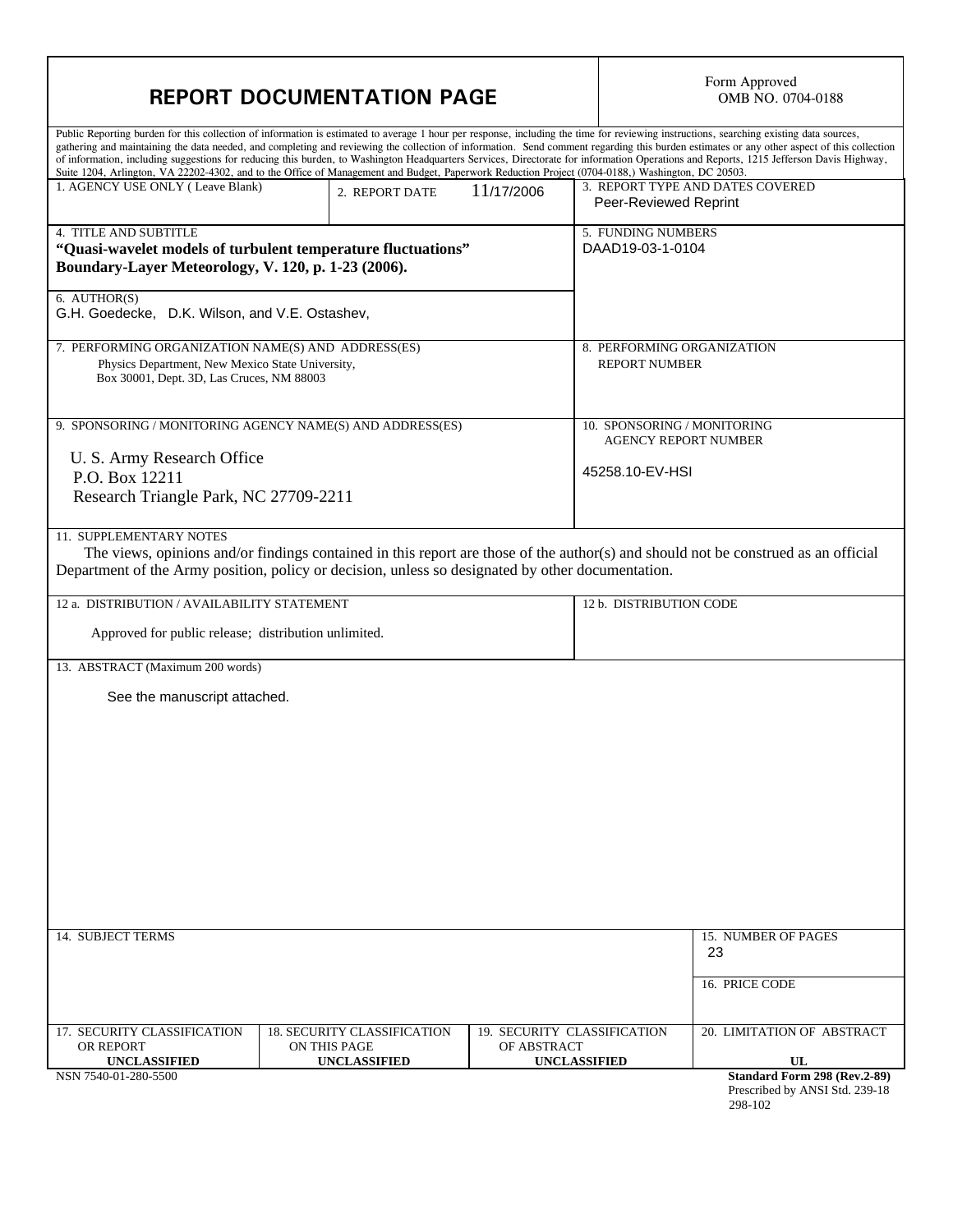# **QUASI-WAVELET MODELS OF TURBULENT TEMPERATURE FLUCTUATIONS**

## GEORGE H. GOEDECKE1*,*∗, D. KEITH WILSON<sup>2</sup> and VLADIMIR E. OSTASHEV<sup>3</sup>

<sup>1</sup>*Physics Department, New Mexico State University, Las Cruces, NM 88003, U.S.A.;* <sup>2</sup>*U.S. Army Engineer Research and Development Center, 72 Lyme Rd., Hanover, NH 03755, U.S.A.;* <sup>3</sup>*NOAA/Environmental Technology Laboratory, 325 Broadway, Boulder, CO 80305, U.S.A. and Physics Department, New Mexico State University, Las Cruces, NM 88003, U.S.A.*

(Received in final form 11 October 2005 / Published online: 7 July 2006)

**Abstract.** Here, we contribute to the continuing development of the quasi-wavelet (QW) model of turbulence that is currently being used in simulations of sound propagation and scattering in the turbulent atmosphere. We show that a QW model of temperature fluctuations exists for any physically reasonable temperature spectrum of isotropic homogeneous turbulence, including the widely used von Kármán spectrum. We derive a simple formula for the QW shape that reproduces a given spectrum exactly in the energy, transition, and inertial subranges. We also show that simple QW shapes can be normalized to yield an analytic expression for a temperature spectrum that is fairly close to any given spectrum. As an example, we match the Gaussian QW model to the von Kármán spectrum as closely as possible, and find remarkably good agreement in all subranges including the dissipation subrange. We also derive formulae for the variance and kurtosis associated with the QW model, and show how the latter depends on the QW packing fraction and size distribution. We also illustrate how the visual appearance of several QW-simulated temperature fluctuation fields depends on the QW packing fraction, size distribution, and kurtosis.

**Keywords:** Quasi-wavelet, Temperature fluctuations, Temperature spectra, Turbulent spectra, von Kármán spectrum.

### **1. Introduction**

Analytical and numerical modelling of turbulent fluctuations is important in several fields, including turbulence theory, boundary-layer meteorology, and wave propagation in turbulent media. During the past several years, we have been developing the quasi-wavelet (QW) models of the velocity and temperature fluctuations of atmospheric turbulence. These models had their

<sup>\*</sup> E-mail: ggoedeck@nmsu.edu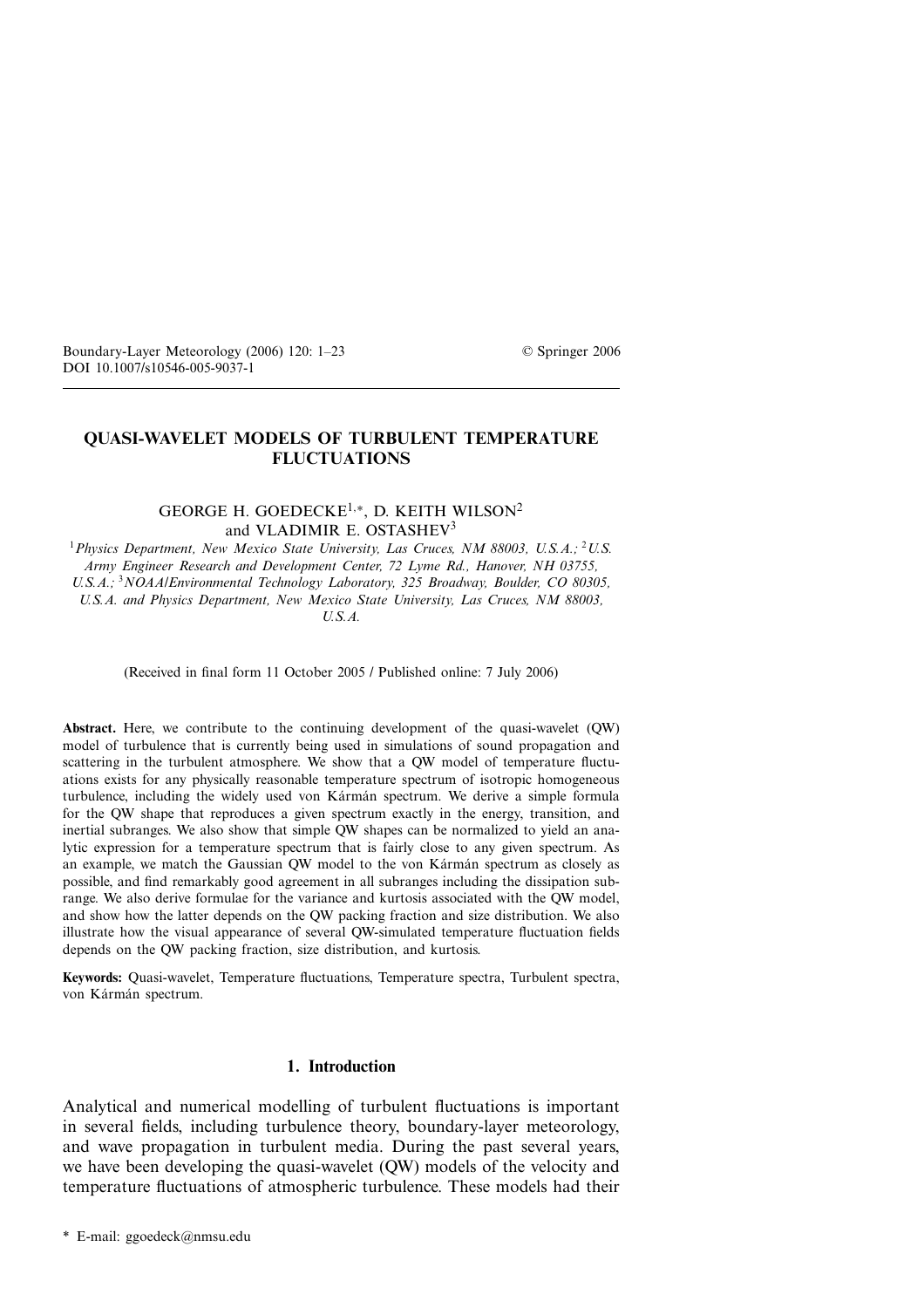origins in work by McBride et al. (1992), deWolf (1993), Boulanger et al. (1995), and Goedecke and Auvermann (1997). In such models, turbulence is represented as a collection of self-similar localized structures of many different sizes. Originally, these structures were called turbules (McBride et al., 1992; Goedecke and Auvermann, 1997) or eddies (Goedecke et al., 2001a). Now we call them quasi-wavelets (QWs), because they are similar to wavelets. However, QW sizes, shapes, amplitudes, number densities, positions and orientations may be chosen as desired, which is not the case for wavelets. Also, QWs do not satisfy the fluid equations or any orthonormality conditions. Goedecke and Auvermann (1997) showed that the Kolmogorov inertial subrange spectral densities of the velocity and temperature fluctuations of isotropic homogeneous turbulence are reproduced by the QW model if the number densities and amplitudes of the QWs are scaled properly with size, and the sizes are chosen appropriately. They also showed that the QW model automatically predicts the existence of energy and dissipation subranges, and reasonable behaviour of the spectral densities in those subranges.

An important application of the QW model is in simulations of the temperature and velocity fluctuations needed to describe electromagnetic and sound wave propagation and scattering in a turbulent medium. There are already several examples of the successful use of QWs in atmospheric acoustics. First, QWs were used in numerical simulations to predict the detailed properties of Doppler broadened temporal spectra of monochromatic sound waves scattered by atmospheric turbulence advecting with the mean wind (Goedecke et al., 2001a). The results allowed us to explain the properties of experimentally determined Doppler broadened spectra. Second, QWs were employed to study sound scattering due to atmospheric turbulence behind noise barriers (Wilson et al., 2004a), which is an important problem in noise control. Third, QWs were used to model atmospheric turbulence in finite-difference time-domain simulations of sound propagation outdoors (Marlin et al., 2003; Van Renterghem, 2003; Wilson et al., 2003), which is a very promising method in computational atmospheric acoustics. Fourth, QWs were employed in the solution of a forward problem in acoustic tomography of the atmosphere (Vecherin et al., 2004; Wilson et al., 2004b). In the first three of these applications, a kinematic simulation using random Fourier modes (as described, for example, by Fung et al., 1992) would have been impossible or difficult; in the fourth application, QWs were more convenient to use than random Fourier modes.

An important feature of the QW model is that it can provide a virtually exact representation of any physically reasonable spectral density of isotropic homogeneous velocity fluctuations (Goedecke et al., 2004b). In that paper, a simple formula for the unique QW shape associated with a given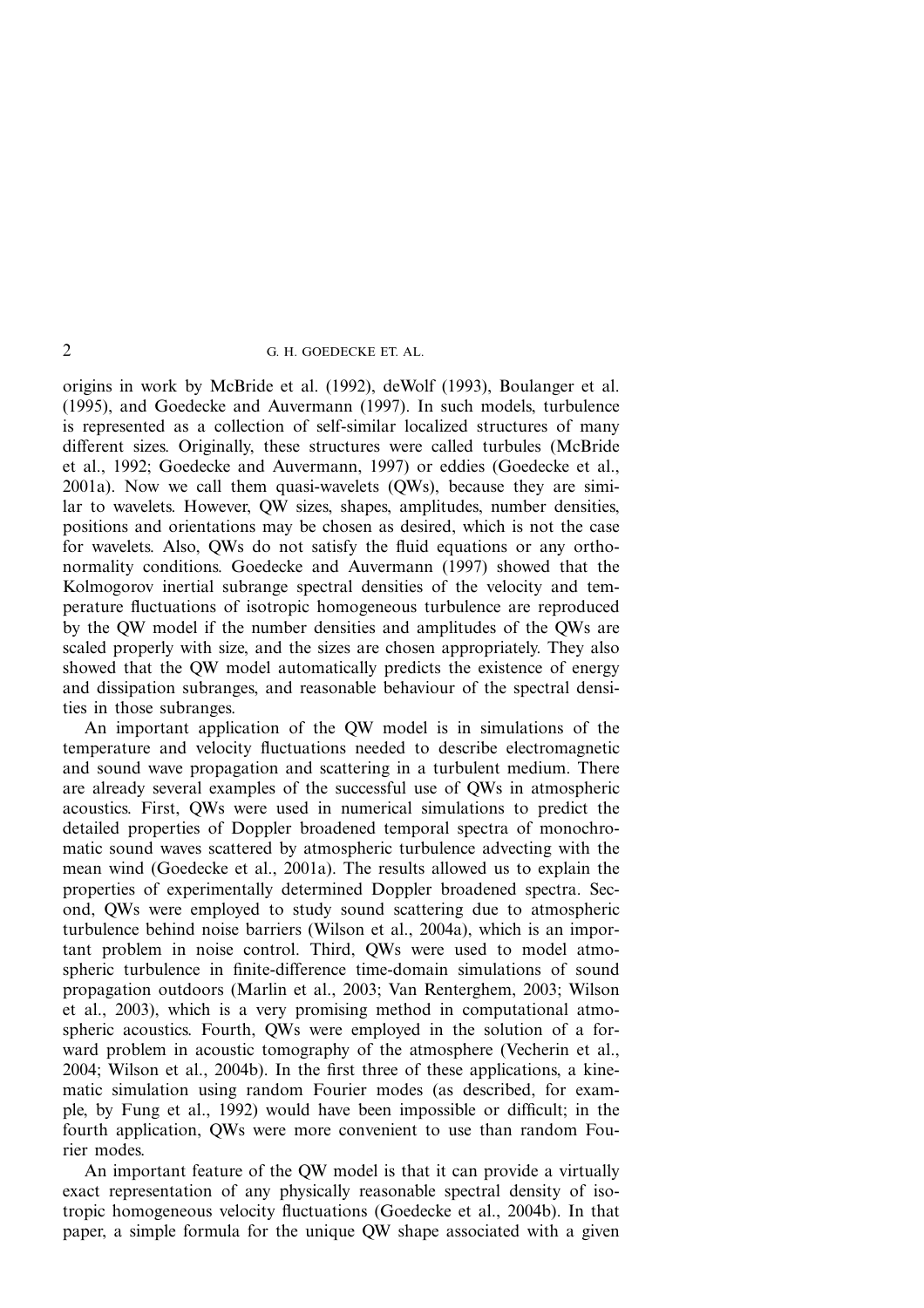velocity spectrum was derived, and, as an example, the unique QW shape that produces the widely-used von Kármán velocity spectrum from the QW model equations was obtained.

Another important feature of the QW model is its ability to represent anisotropic, inhomogeneous, and/or intermittent turbulence. Random Fourier mode representations cannot do this, and orthonormal wavelet representations are more difficult to use than QW representations. We will discuss briefly in Section 3 how to modify current QW models in order to represent inhomogeneity and intermittency. Here, we note that a QW representation of anisotropic velocity fluctuations is under development (Goedecke et al., 2001b, 2004a). The current version of the model is able to match experimental data presented by Mann (1994) quite well, except at very small wavenumbers.

The QW model could be used to simulate virtually any scalar random field, e.g., fluctuations of concentrations of chemical species or the optical refractive index in the atmosphere. In this paper, which complements that of Goedecke et al. (2004b), we focus on QW models of atmospheric temperature fluctuations. The main goals are (i) to investigate how accurately a QW model can reproduce a given spectrum of isotropic homogeneous temperature fluctuations, such as the widely used von Kármán spectrum; (ii) to determine how well a given spectrum can be matched by a QW model with simple QW shapes that are easy to use in numerical simulations and that also provide an analytic form for the spectrum; (iii) to determine how another important property of the modelled turbulent fields, the kurtosis (normalized fourth moment), depends on the QW packing fraction and size distribution; and iv) to illustrate how the visual appearance of several QW simulations depends on the QW packing fraction, size distribution, and kurtosis.

In what follows, in Section 2 we derive a simple QW model of isotropic homogenous temperature fluctuations, and show how well these goals have been achieved. In Section 3, we discuss our results.

### **2. QW Model of Turbulent Temperature Spectra**

2.1. Isotropic QW model

In this subsection and the next, we present a derivation of what is probably the simplest possible QW model of the spectral density of the temperature fluctuations of isotropic homogeneous atmospheric turbulence. In this model, the QWs are all located inside a volume *V* chosen large enough to contain many QWs of each size. For isotropic temperature spectra, the temperature fluctuation  $\Delta T^{\alpha n}(\mathbf{r})$  for each OW is chosen to have the form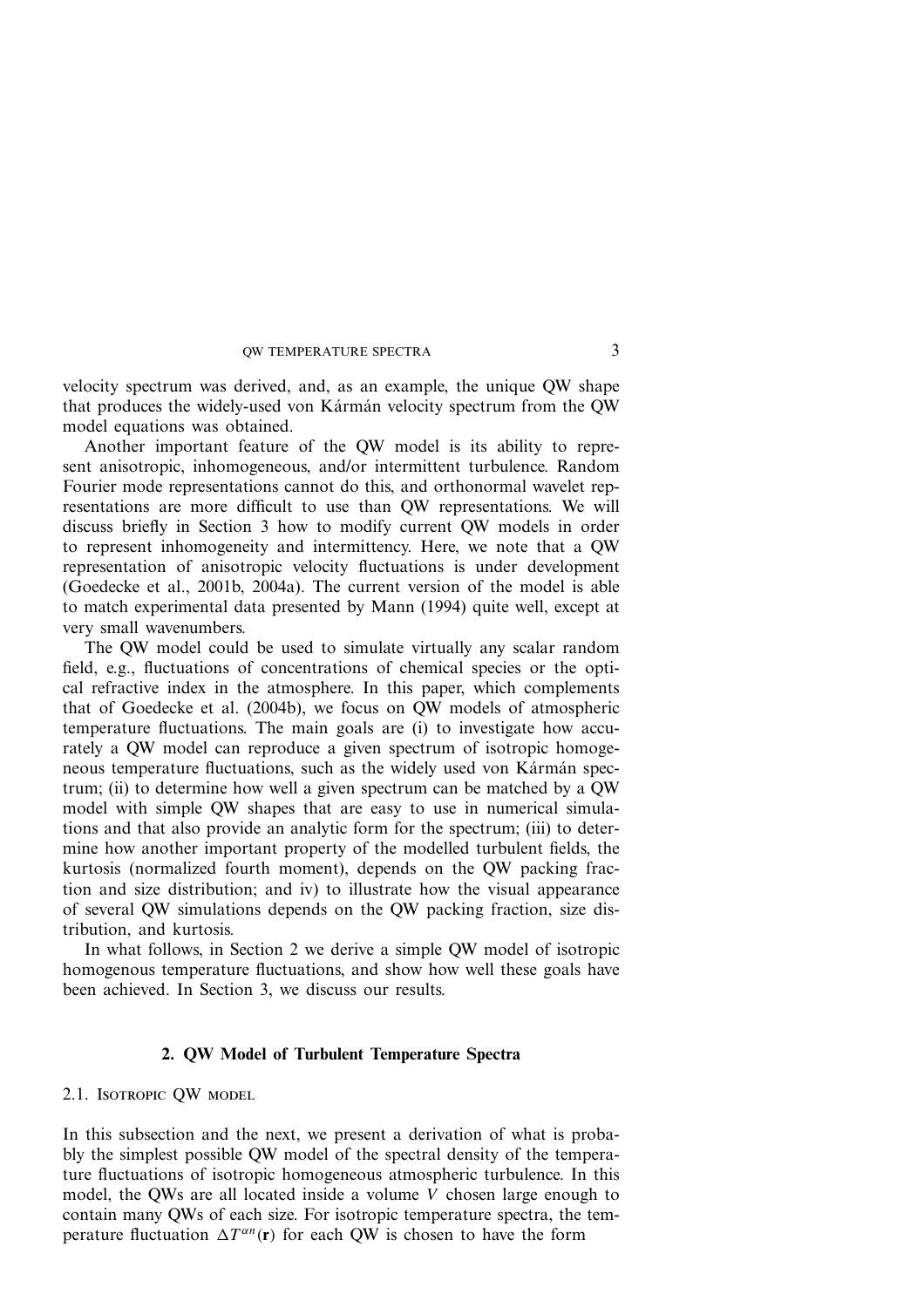$$
\Delta T^{\alpha n}(\mathbf{r}) = h^{\alpha n} \Delta T_{\alpha} f\left( \left| \mathbf{r} - \mathbf{b}^{\alpha n} \right| / a_{\alpha} \right). \tag{1}
$$

Here,  $\bf{r}$  is the position vector;  $\bf{f}$  is the spatial parent function, spherically symmetric about its centre point, the same for all QWs;  $\alpha$  is the size class index,  $\alpha = 1, \ldots, N$ , where *N* is the number of size classes;  $a_{\alpha}$  is the QW size in class  $\alpha$ , with  $a_1$  the largest,  $a_N$  the smallest; " $\alpha n$ " means "*n*th QW in size class  $\alpha$ ",  $n = 1, \ldots, N_{\alpha}$ , so that  $N_{\alpha}$  is the number of QWs in size class  $\alpha$ , and  $N_V = \sum_{\alpha=1}^{N} N_{\alpha}$  is the total number of QWs in *V*;  $\mathbf{b}^{\alpha n}$  is the location of the centre of the  $(\alpha n)$ th QW;  $\Delta T_{\alpha} > 0$  is the temperature fluctuation amplitude of all QWs in size class  $\alpha$ ; and  $h^{\alpha n}$  is a random sign factor,  $\pm 1$  with equal probability. Also, the  $h^{\alpha n}$  are assumed to be statistically independent. Therefore

$$
\langle h^{\alpha n} \rangle = 0,\tag{2a}
$$

$$
\langle h^{\alpha n} h^{\beta m} \rangle = \delta_{\alpha \beta} \delta_{nm},\tag{2b}
$$

where,  $\delta_{nm}$  and  $\delta_{\alpha\beta}$  are Kronecker symbols. The total temperature fluctuation  $\Delta T(\mathbf{r})$  in *V* is the sum

$$
\Delta T(\mathbf{r}) = \sum_{\alpha=1}^{N} \sum_{n=1}^{N_{\alpha}} \Delta T^{\alpha n}(\mathbf{r}).
$$
\n(3)

In this model, the locations  $\{b^{\alpha n}\}\$  are uniformly random and statistically independent in *V*, which ensures that the fluctuations are homogeneous in *V*, except within a distance of order  $a_1$  from the edges of *V*. The quantities  $\Delta T_{\alpha}$ , *N*, and *N<sub>α</sub>* are not stochastic variables.

Figure 1 depicts a sample simulation of two-dimensional isotropic homogeneous turbulent temperature fluctuations by circularly symmetric QWs of different sizes. A solid circle corresponds to a positive QW amplitude, with  $h^{\alpha n} = +1$ ; a dashed circle corresponds to a negative QW amplitude, with  $h^{\alpha n} = -1$ . The point *O* is the arbitrarily located origin. Several position vectors  $b^{\alpha n}$  and sizes  $a_{\alpha}$  are indicated. Only four size classes are used in this sample  $(N = 4)$ , and, in each size class, the number of QWs with positive amplitudes equals the number with negative amplitudes. (This is not a necessary condition; only the statistical mean temperature fluctuation over an ensemble of such samples must vanish). For simplicity, in this sample the ratio of  $N_{\alpha+1}$  to  $N_{\alpha}$  was chosen to be two, with  $N_1 = 2$ . In a realistic simulation, both  $N_1$  and  $N$  would be larger, and the ratio  $N_{\alpha+1}/N_{\alpha}$ would be smaller.

In what follows, we need the Fourier transform  $\Delta T(\mathbf{k})$  of the temperature fluctuation, written as a superposition of the Fourier transforms  $\Delta \tilde{T}^{\alpha n}(\mathbf{k})$  of the individual QW fluctuations. These expressions are given by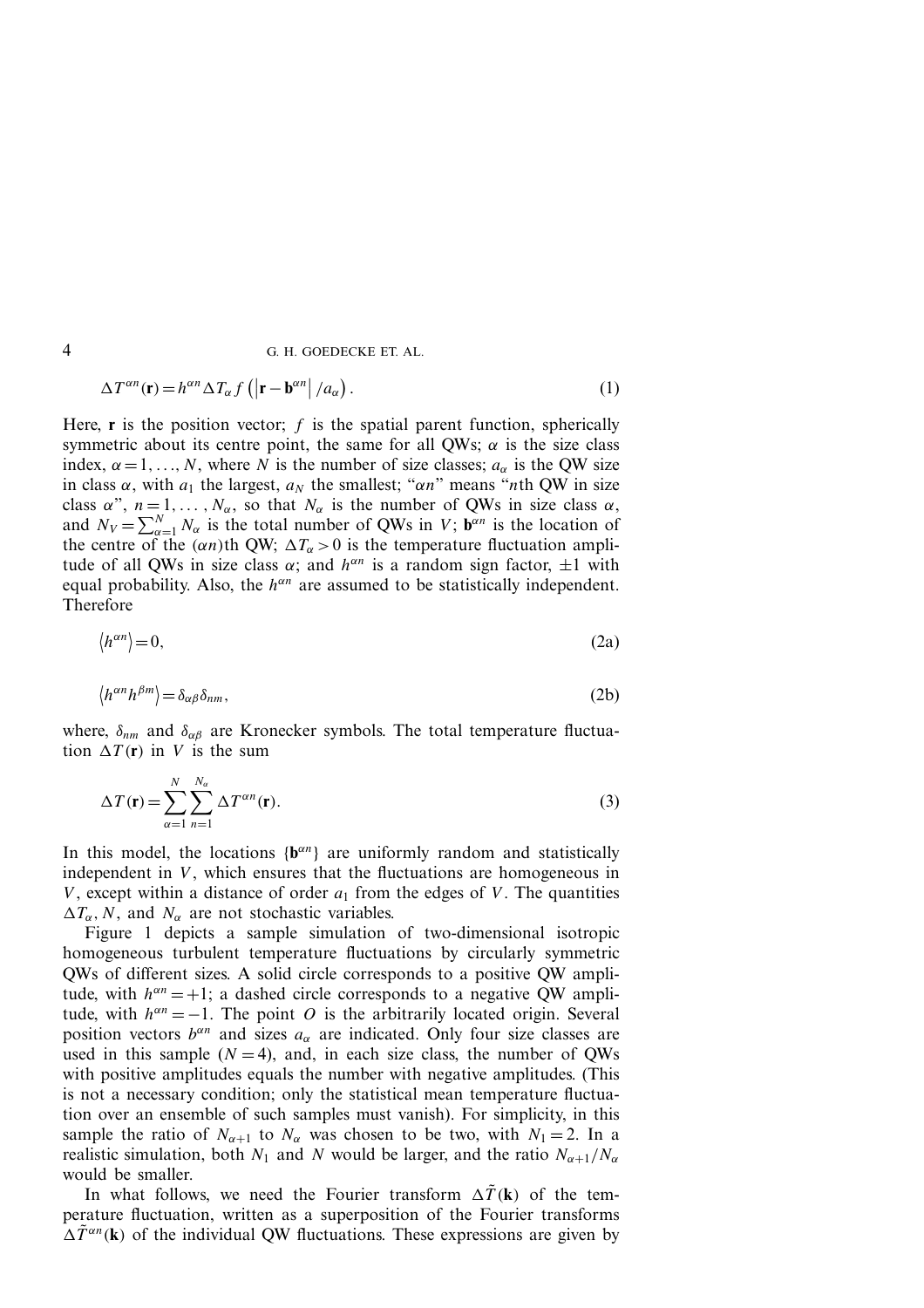

*Figure 1.* OW simulation of a two-dimensional turbulent temperature fluctuation.

$$
\Delta \tilde{T}(\mathbf{k}) \equiv (2\pi)^{-3} \int d^3 r \,\Delta T(r) \exp(-i\mathbf{k} \cdot \mathbf{r}) = \sum_{\alpha=1}^{N} \sum_{n=1}^{N_{\alpha}} \Delta \tilde{T}^{\alpha n}(\mathbf{k}),\tag{4a}
$$

$$
\Delta \tilde{T}^{\alpha n}(\mathbf{k}) = h^{\alpha n} a_{\alpha}^{3} \Delta T_{\alpha} \exp(-i\mathbf{k} \cdot \mathbf{b}^{\alpha n}) F(k a_{\alpha}), \qquad (4b)
$$

$$
F(y) \equiv (2\pi)^{-3} \int d^3 \xi \exp(-i y \cdot \xi) f(\xi).
$$
 (4c)

Here and below,  $k = |\mathbf{k}|$ ,  $y = |\mathbf{y}|$ , etc. The dimensionless Fourier transform  $F(y)$  is called the spectral parent function. In general, in this simplest model we do not allow  $F(0) = 0$ , whereby, according to Equation (4c), *f* must have a non-zero spatial integral. Therefore, we may choose the normalization  $F(0) = 1$  with no loss of generality, and for convenience we do so.

### 2.2. QW temperature spectrum

Under the conditions discussed in Section 2.1, the general expression for the temperature fluctuation spectrum  $\Phi^{T}(\mathbf{k})$  is easily shown to be

$$
\Phi^{T}(\mathbf{k}) = \frac{(2\pi)^{3}}{V} \left\langle \left| \Delta \tilde{T}(\mathbf{k}) \right|^{2} \right\rangle = (2\pi)^{-3} \int d^{3}r e^{-i\mathbf{k} \cdot \mathbf{r}} B^{T}(\mathbf{r}), \tag{5}
$$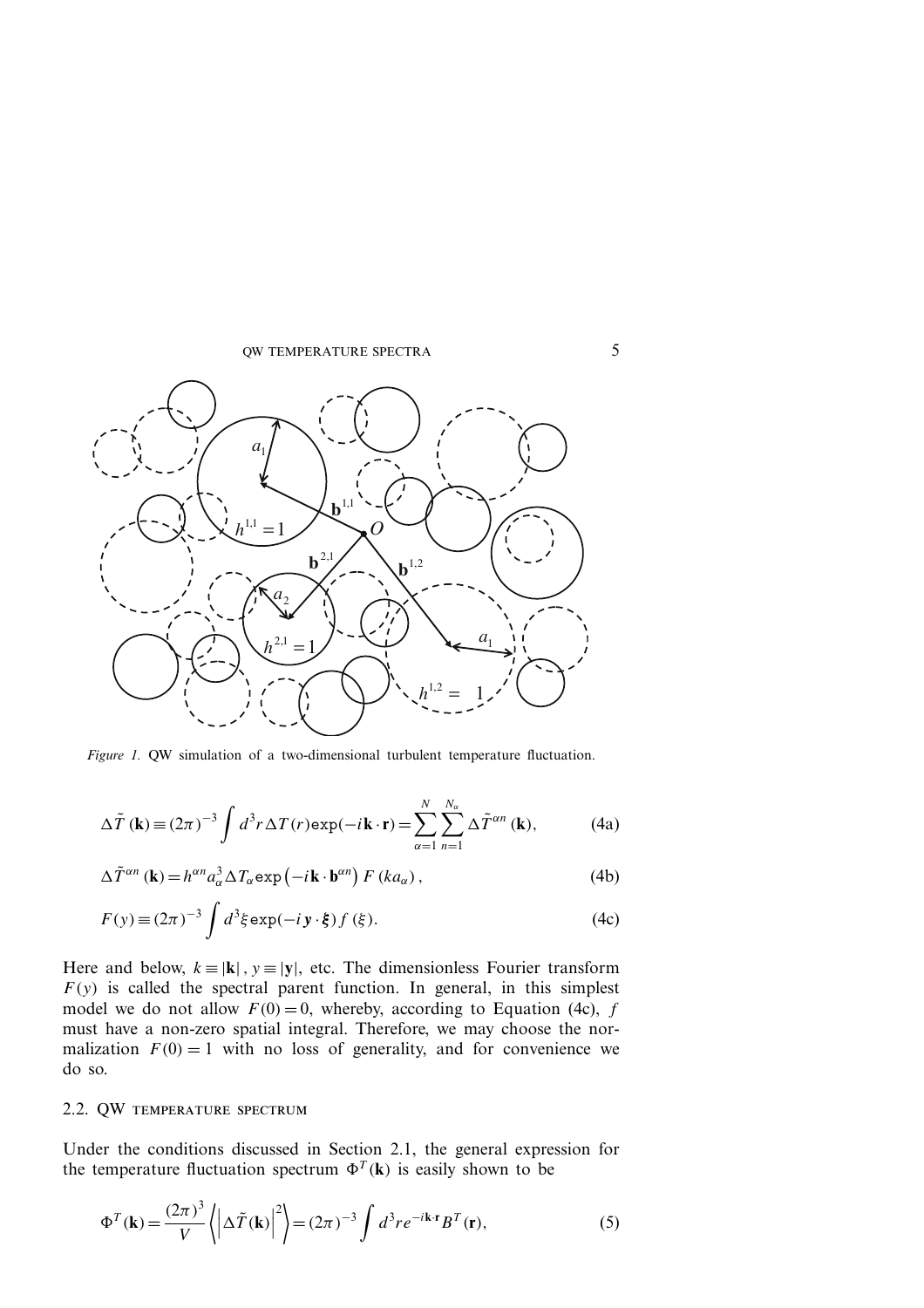where  $B^T(\mathbf{r})$  is the autocorrelation function  $\langle \Delta T(\mathbf{r}_1 + \mathbf{r}) \Delta T(\mathbf{r}_1) \rangle$ . Inserting the QW expressions (4a) and (4b) for  $\Delta \tilde{T}(k)$  in terms of the  $\Delta \tilde{T}^{\alpha n}(\mathbf{k})$  yields

$$
\Phi^{T}(\mathbf{k}) = (2\pi)^{3} \sum_{\alpha=1}^{N} n_{\alpha} a_{\alpha}^{6} (\Delta T_{\alpha})^{2} F^{2} (\mathbf{k} a_{\alpha}), \qquad (6)
$$

with  $n_{\alpha} = N_{\alpha}/V$ , so that  $n_{\alpha}$  is the mean number density of QWs of size  $a_{\alpha}$  in *V*. Note that any spherically symmetric spatial parent function (as in Equation (1)) yields a spherically symmetric spectral parent function (as in Equation (4c)), which in turn yields an isotropic temperature spectrum, i.e., a spectrum that depends only on the magnitude *k* of the wavevector **k**.

In order to proceed further, we need scaling laws for  $\Delta T_{\alpha}$ ,  $n_{\alpha}$ , and  $a_{\alpha}$ . We use the following:

$$
\Delta T_{\alpha} = (\Delta T_1) \left( a_{\alpha} / a_1 \right)^{1/3},\tag{7a}
$$

$$
n_{\alpha}a_{\alpha}^3 = \phi, \tag{7b}
$$

$$
a_{\alpha} = a_1 e^{-\mu(\alpha - 1)},\tag{7c}
$$

for  $\mu > 0$ . Here,  $\phi$  and  $\mu$  are scale-invariant parameters;  $\phi$  is called the packing fraction. Together, these relationships lead to the correct (Kolmogorov) spectral behaviour in the inertial subrange, but they are not the only ones that do so. As discussed in Goedecke and Auvermann (1997), the particular relationships in Equation (7) were chosen because the first agrees with the Kolmogorov energy transfer model of fully developed turbulence; the second enforces a constant packing fraction; and the third yields a fractal sequence of QW sizes, as suggested by Nelkin (1992). Note that the second and third relationships are analogous to those that occur in conventional wavelet analysis. We note again that this same QW model could be used to simulate other scalar random fields that satisfy the scaling relations of Equation (7), or similar ones.

Referring again to the sample two-dimensional simulation depicted in Figure 1, note that, since  $N_{\alpha+1} = 2N_{\alpha}$ , the two-dimensional analogue of the second relationship in Equation (7) requires  $a_{\alpha+1} = a_{\alpha}/\sqrt{2}$ , which is what was used in the sample simulation. In turn, the third relation in Equation (7) yields  $\mu = 0.5 \ln 2$  for this two-dimensional example. Also note that there is considerable overlapping of different QWs in Figure 1, which is expected in general for the uncorrelated random locations used.

In principle, the parameter  $\mu$  may be chosen small enough that the sum over sizes in Equation (6) may be replaced by an integral, as follows:

$$
\sum_{\alpha=1}^{N} (\cdots) \rightarrow \int_{1}^{N} d\alpha (\cdots) = \frac{1}{\mu} \int_{a_{N}}^{a_{1}} \frac{da}{a} (\cdots), \qquad (8)
$$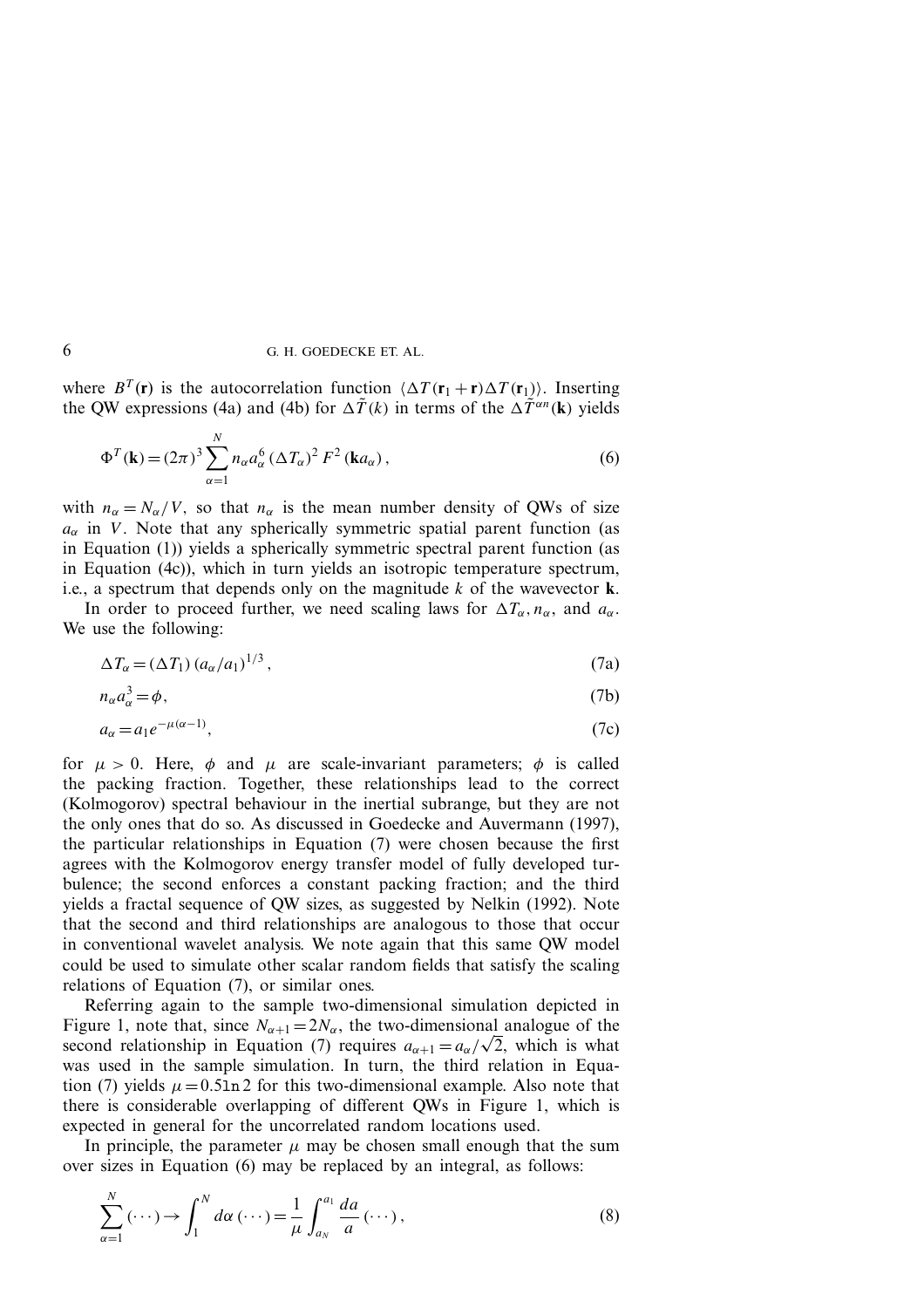where the last equality follows from Equation (7c). Using these relations in Equation (6), we obtain

$$
\Phi^{T}(k) = C_1 (ka_1)^{-11/3} \int_{ka_N}^{ka_1} dy \, y^{8/3} F^2(y), \tag{9}
$$

where  $C_1 \equiv (2\pi)^3 \left(\frac{\phi}{\mu}\right) \left(\frac{\Delta T_1}{\Delta T_1}\right)^2 a_1^3$ . If the integral is constant over some range of *k*, then  $\Phi^{T}(k) \propto k^{-11/3}$  in that range, which is thus the inertial subrange. This occurs if  $a_N \ll a_1$ , for any localized spectral parent function. For example, consider a Gaussian spectral parent function

$$
F(y) = \exp(-y^2/2).
$$
 (10)

Inserting this in Equation (9) yields

$$
\Phi_{\mathcal{G}}^{T}(k) = \frac{1}{2} C_1 (ka_1)^{-11/3} \left[ \gamma \left( 11/6, k^2 a_1^2 \right) - \gamma \left( 11/6, k^2 a_N^2 \right) \right],\tag{11}
$$

where  $\gamma(p, x) = \int_0^x dt t^{p-1} e^{-t}$  is the incomplete gamma function. Its properties imply that this Gaussian QW spectrum is equal to a constant for  $ka_1 \ll 1$ , behaves like  $k^{-11/3}$  for  $ka_1 \gg 1 \gg ka_N$ , and falls off faster than  $k^{-11/3}$  for  $ka_N \geq 1$ . This general behaviour occurs for all localized parent functions  $f(\xi)$  and thus for all isotropic temperature spectra in this simple QW model. The Gaussian spectral parent function is one of two that we have found that yields a simple spatial parent function and also yields a fairly simple analytic expression for the temperature spectrum; the other is an exponential spectral parent function.

#### 2.3. MATCH TO GIVEN SPECTRUM

In this subsection, we show that specific spectral and spatial parent functions corresponding to any given physically reasonable isotropic spectrum can be found, and we obtain expressions for the parent functions that correspond to the von Kármán spectrum.

In general, we suppose that  $\Phi^{T}(x)$  is a given analytic function, and we take the derivative  $\partial/\partial x$  of the product of  $x^{11/3}$  and Equation (9), where  $x = ka_1$ . This yields

$$
\frac{\partial}{\partial x}\left(x^{11/3}\Phi^T(x)\right) = C_1 x^{8/3} \left(F^2(x) - (a_N/a_1)^{11/3} F^2(a_N x/a_1)\right). \tag{12}
$$

In many cases, we are not interested in the dissipation subrange  $ka_N > 1$ , or the spectrum is not known in that region, or both. In such cases, it is reasonable to neglect the last term above, since typically  $a_N/a_1 \lesssim 10^{-3}$ . Then Equation (12) yields

$$
F^{2}(x) = C_{1}^{-1} x^{-8/3} \frac{d}{dx} \left[ x^{11/3} \Phi^{T}(x) \right].
$$
 (13)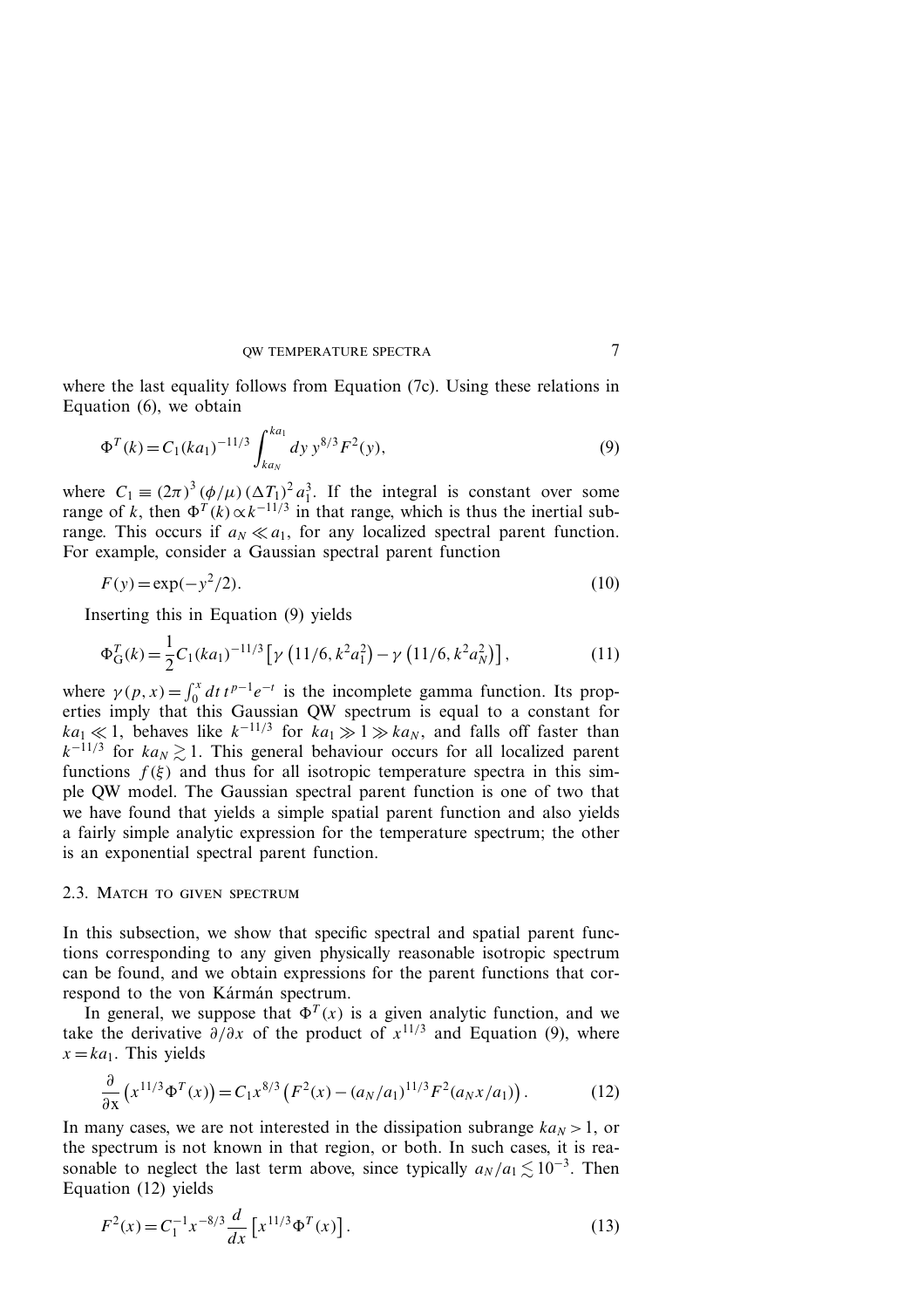Using this spectral parent function in Equation (9) will reproduce the given spectrum  $\Phi^{T}(ka_1)$  accurately in the energy, transition, and inertial subranges, i.e. for  $ka_N < 1$ . The corresponding QW spatial parent function will be localized and bounded if  $\Phi^{T}(ka_1)$  falls off fast enough for large *k*. For example, the widely-used von Kármán spectrum is given by

$$
\Phi_{\text{VK}}^T(k) = C_{\text{VK}} \left( 1 + L_s^2 k^2 \right)^{-11/6} \exp(-k^2 l^2),\tag{14}
$$

where  $(L_s, l)$  are (outer, inner) scale lengths, and  $C_{VK}$  is the value of the spectrum at  $k = 0$ . If we use this in Equation (13), we obtain a QW spectral parent function

$$
F_{\text{VK}}(x) \approx \left(1 + L_s^2 x^2 / a_1^2\right)^{-17/12} \exp(-x^2 l^2 / 2a_1^2). \tag{15}
$$

In obtaining this result, we put  $C_1 = (11/3)C_{\text{VK}}$  in order to normalize  $F_{VK}$ (0) to unity. For simplicity, we also dropped a term resulting from the derivative of the Gaussian function in Equation (14), because that term is negligibly small for  $kl \ll 1$ , which is the region of interest. If we substitute Equation (15) into Equation (9), the resulting QW spectrum is equal to the von Karman spectrum to extremely high accuracy for all  $k \ll 1/l$ . In principle this is true for almost any choice of the ratio  $L_s/a_1$ . However, we expect  $a_1 \approx L_s$ , and we also expect  $a_N \approx l$ . In what follows, we choose  $(l/L<sub>s</sub>) = (a<sub>N</sub>/a<sub>1</sub>)$ . The corresponding QW spatial parent function is given by inserting Equation (15) into the inverse of Equation (4c) and integrating over the  $4\pi$  solid angle in *y*-space:

$$
f_{\rm VK}(\xi) = 4\pi \xi^{-1} \int_0^\infty dy \, y \, \sin(\xi y) (1 + (L_s y/a_1)^2)^{-17/12} \exp(-y^2 l^2 / 2a_1^2).
$$
\n(16)

This is a localized function that is bounded for all *ξ* if and only if a high-*k* cut-off such as the Gaussian is present in the von Kármán spectrum. Without the cut-off, the function is unbounded at  $\xi = 0$ .

## 2.4. COMPARISON OF GAUSSIAN QW AND VON KÁRMÁN SPECTRA

In this subsection, we show that it is possible to use a simple parent function, such as a Gaussian function, and still achieve a good match to a given spectrum in most spectral regions. To illustrate this, we regard the von Kármán spectrum of Equation  $(14)$  as a given spectrum. Then we adjust the parameters of the QW Gaussian spectrum of Equation (11) to match as many of the properties of the given spectrum as possible.

One important property of turbulent temperature fluctuations is their variance, defined by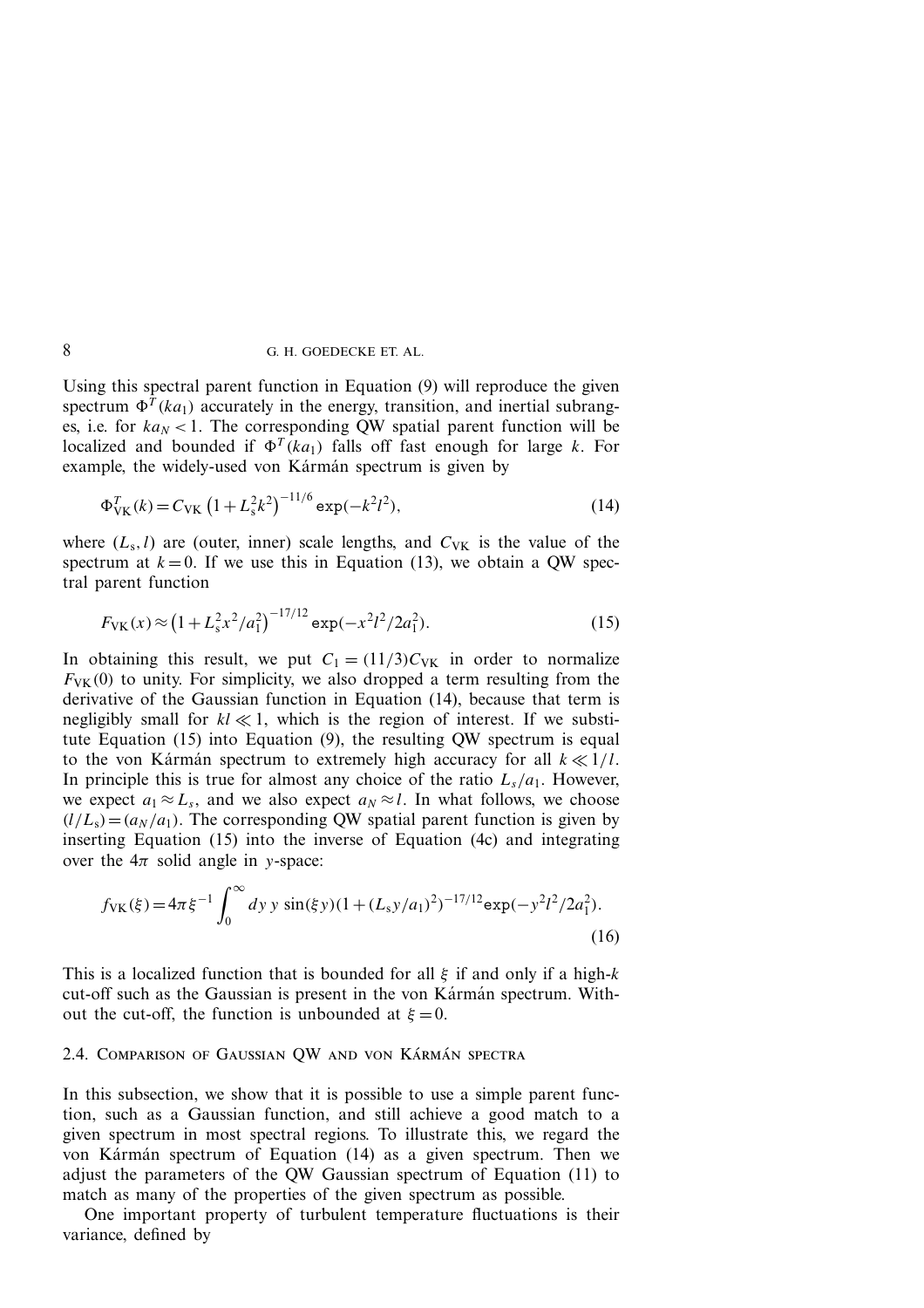$$
\sigma^2 \equiv B^T(0) = \int d^3k \Phi^T(k), \qquad (17)
$$

where the second equality follows from the inverse of Equation (5). For the simplified von Kármán spectrum, defined by Equation  $(14)$  without the Gaussian cut-off, the variance  $\sigma_{\text{VK}}^2$  is related to the amplitude  $C_{\text{VK}}$  by

$$
\sigma_{\rm VK}^2 = \left(\pi^{3/2} \Gamma(1/3) / \Gamma(11/6)\right) \left(C_{\rm VK}/L_s^3\right). \tag{18}
$$

In obtaining this result, we used Equations (8.380.3) and (8.384.2) in Gradshteyn and Rhyzik (1980). It is straightforward to show that the Gaussian cut-off in Equation (14) reduces this result by 2% or less for  $a_N/a_1 \lesssim 0.002$ , which is satisfied for well-developed, high Reynolds number turbulence. Therefore, Equation (18) provides a good approximation, and we use it in what follows.

In order to obtain a similar relation for the Gaussian QW spectrum, we substitute Equation (11) into Equation (17). This yields

$$
\sigma_{\rm G}^2 = \left(2\pi C_1/a_1^3\right) \int_0^\infty dy \, y^{-5/3} \left[\gamma(11/6, y^2) - \gamma(11/6, m^2 y^2)\right],\tag{19}
$$

where  $m = a_N/a_1$ , and  $y = ka_1$ . For  $m \leq 0.002$ , the ratio of the second term on the right-hand side to the first is clearly  $m^{2/3} \lesssim 0.016$ . The second term is analogous to that resulting from the cut-off in the von Karman spectrum; for simplicity, we drop the second term. An integration by parts of the first term yields

$$
\sigma_{\rm G}^2 \approx \frac{3}{2} \pi^{3/2} C_1 / a_1^3. \tag{20}
$$

Other important properties of temperature spectra are their behaviours in the inertial and energy subranges. For the von Kármán spectrum of Equation (14), the inertial subrange clearly occurs for  $l^{-1} \gg k \gg L_s^{-1}$ ; for the Gaussian QW spectrum of Equation (11), it occurs for  $a_N^{-1} \gg k \gg a_1^{-1}$ . In these subranges, Equations (14) and (11) reduce immediately to

$$
\Phi_{\rm VK}^T(k) \approx C_{\rm VK} L_{\rm s}^{-11/3} k^{-11/3},\tag{21a}
$$

$$
\Phi_{\mathcal{G}}^{T}(k) \approx \frac{1}{2} C_1 \Gamma(11/6) a_1^{-11/3} k^{-11/3},\tag{21b}
$$

which both display the characteristic  $k^{-1/3}$  dependence of the inertial subrange. Since we are regarding the von Kármán spectrum as a given spectrum, clearly we must set the two spectra equal in the overlapping part of their inertial subranges. Then Equation (21) yields

$$
\frac{C_1}{C_{\text{VK}}} = \frac{2}{\Gamma(11/6)} \left(\frac{a_1}{L_s}\right)^{11/3}.
$$
 (22)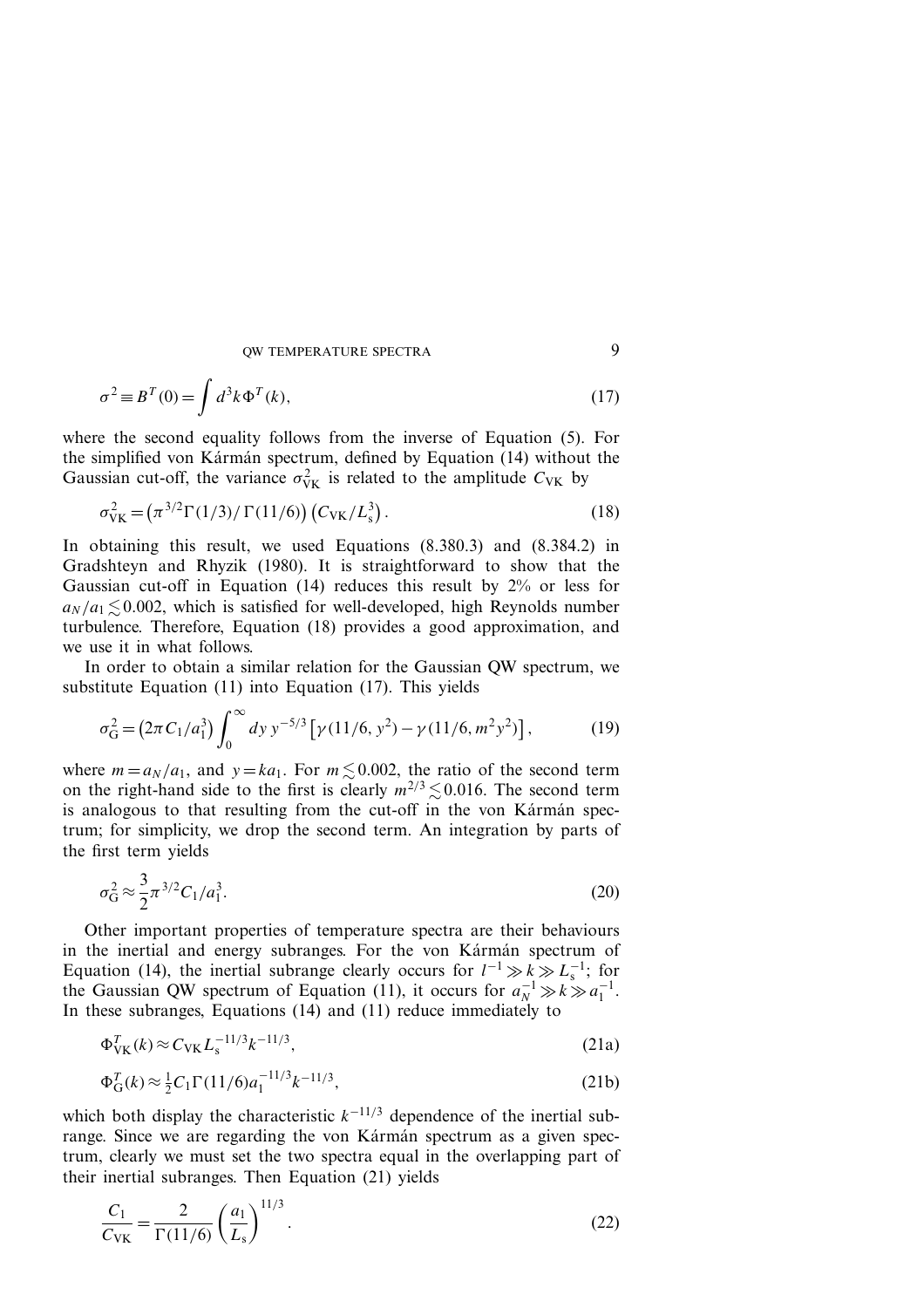For the von Karman spectrum, the energy subrange occurs for  $k \ll 1/L_s$ ; for the Gaussian QW spectrum (and all QW spectra) it occurs for  $k \ll 1/a_1$ . In these subranges, Equations (14) and (11) yield

$$
\Phi_{VK}^T(k) = C_{VK},\tag{23a}
$$

$$
\Phi_G^T(k) = (3/11) C_1. \tag{23b}
$$

These are both constants for small *k*, which is the conventional behaviour of temperature spectra in the energy subrange.

If we apply Equation (22), as we must, and also attempt to put  $\sigma_G^2 = \sigma_{VK}^2$ (Equations (18) and (20)) as well as  $\Phi_G^T(k) = \Phi_{VK}^T(k)$  for small *k* (Equations (23)), we clearly overspecify the two unknown parameters  $C_1/C_{VK}$  and  $a_1/L_s$ . For example, we may require the spectra to be equal in the energy subrange, or we may require the fluctuations to have the same variance; but we may not require both. Below, we investigate these alternatives.

2.4.1*. Case i. Spectra Equal in Both Inertial and Energy Subranges* For this case, we use Equations (22) and (23) to determine the Gaussian QW parameters. This yields

$$
a_1/L_s = (\Gamma(17/6))^{3/11} = 1.16,\tag{24a}
$$

and

$$
C_1/C_{\rm VK} = 11/3. \tag{24b}
$$

Then, Equations (18) and (20) yield the variance ratio

$$
\sigma_{\rm G}^2 / \sigma_{\rm VK}^2 = 1.24. \tag{25}
$$

Figure 2 contains log-log plots of the von Kármán and simplified von Karman spectra, and the Gaussian QW spectrum adjusted to agree with the von Kármán spectra in the inertial and energy subranges, versus wavenumber *k*. In this example, we made the following choices, which are reasonable for near-ground atmospheric turbulence,  $L_s = 10$  m;  $l = .02$  m with

$$
a_N/l = a_1/L_s = 1.16.
$$
\n(26)

(see Equation (24)). The plots reveal that this Gaussian QW spectrum is virtually identical to the von Kármán spectrum in the dissipation subrange as well. However, the spectra disagree noticeably in the transition region between the energy and inertial subranges. Apparently, this disagreement is enough to make the variance of the Gaussian QW model fluctuation 24% larger than that of the von Karman fluctuation (see Equation  $(25)$ ).

Figure 3 contains plots of the corresponding Gaussian and von Kármán dimensionless spatial parent functions vs.  $\xi = r/a_1$ , where here *r* is the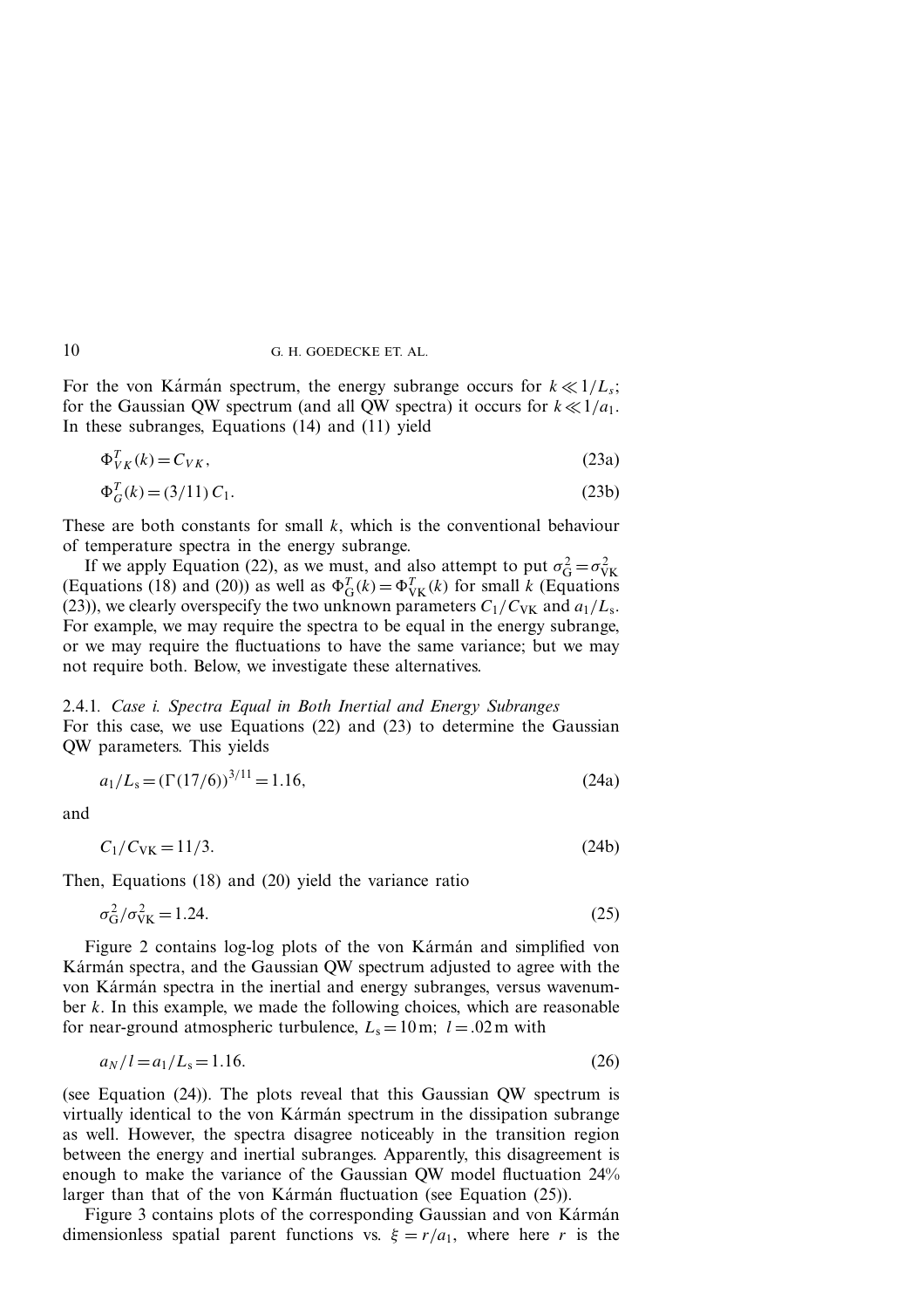

*Figure 2.* Comparison of Gaussian QW and von Kármán temperature spectra chosen to be equal in the inertial and the energy subranges.



*Figure 3.* Gaussian and von Kármán spatial parent functions for the conditions in Figure 2.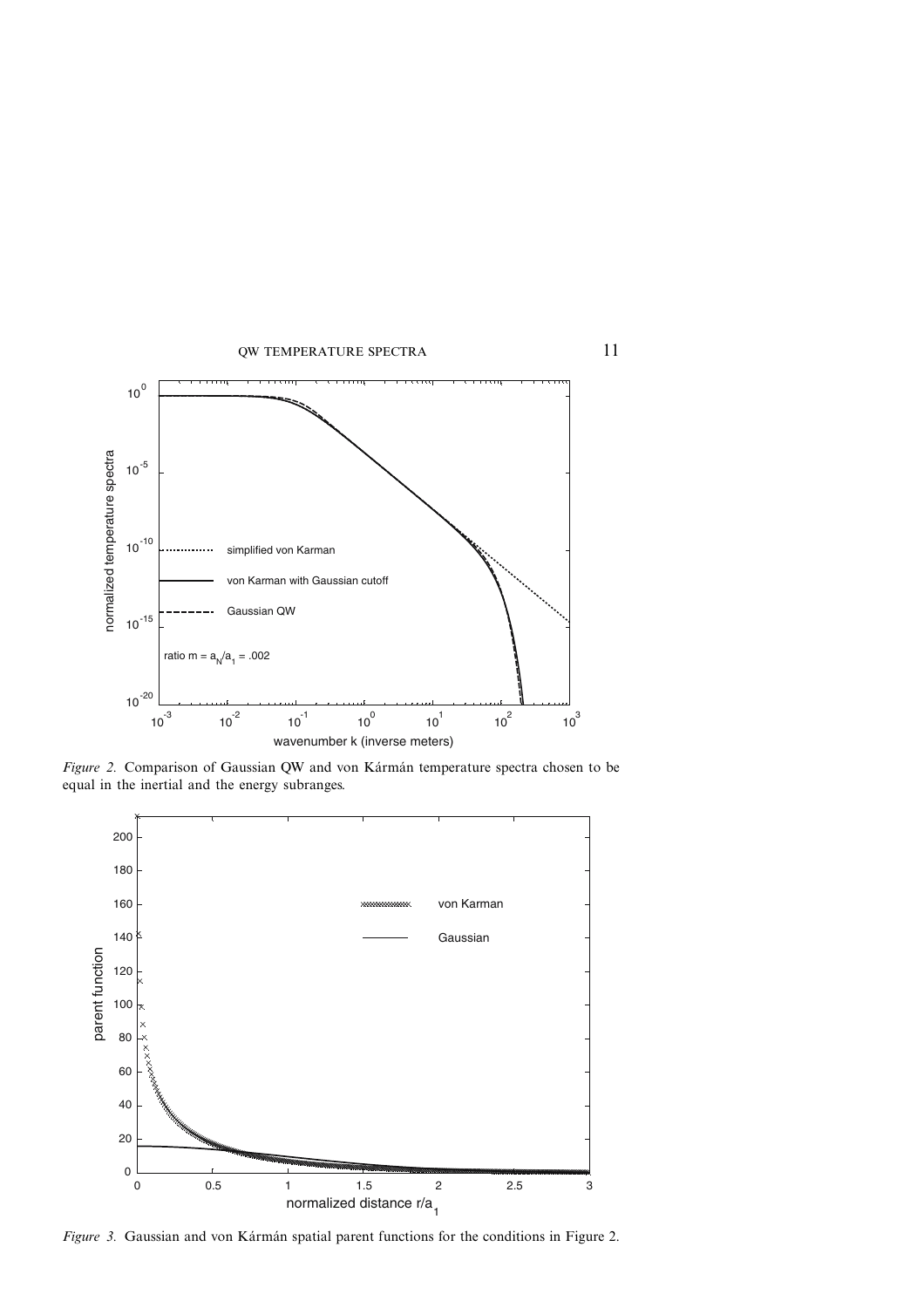distance from the centre of the parent function. Using the Gaussian spectral parent function of Equation (10), the corresponding spatial parent function is of course also a Gaussian function, given by

$$
f_{\mathcal{G}}(\xi) \equiv \int d^3 y F_{\mathcal{G}}(y) \exp(i\mathbf{y} \cdot \xi) = (2\pi)^{3/2} \exp(-\xi^2/2). \tag{27}
$$

The von Kármán spatial parent function plotted in Figure 3 was obtained numerically from a fast Fourier transform algorithm applied to Equation (16), using the values given in Equation (26). Although the two spatial parent functions are close for  $\xi \gtrsim 0.5$ , they differ markedly for small  $\xi$ . The von Kármán function increases rapidly as  $\xi \to 0$ , but it is bounded at  $\xi = 0$ .

# 2.4.2*. Case ii. Spectra Equal in Inertial Subrange, with Fluctuations having the Same Variance*

For this case, we use Equations (18), (20), and (22) to determine the Gaussian QW parameters. This yields

$$
a_1/L_s = (\Gamma(4/3))^{3/2} = 0.844,\tag{28a}
$$

and,

$$
C_1/C_{\rm VK} = 0.724. \tag{28b}
$$

Then, Equation (23) yields the small-*k* (energy subrange) limit

$$
\left(\frac{\Phi_{\rm G}^T(k)}{\Phi_{\rm VK}^T(k)}\right)_{k \to 0} = \frac{3C_1}{11C_{\rm VK}} = 0.198.
$$
\n(29)

Figure 4 contains log-log plots of the von Karman and simplified von Kármán spectra, and the Gaussian QW spectrum adjusted to satisfy the conditions of case (ii), versus wavenumber  $k$ . In this example, we made the same reasonable choices of parameter values listed in Equation (26), as well as the choices in Equation (28). Clearly, these case (ii) conditions make the spectra differ noticeably everywhere except in the overlapping part of their inertial subranges.

Figure 5 contains plots of the corresponding Gaussian and von Kármán dimensionless spatial parent functions vs.  $\xi = r/a_1$ , for the conditions of case (ii). The Gaussian spectral parent function of Equation (10) still yields the spatial parent function of Equation (27). However, when plotted vs. *ξ* , the von Kármán spatial parent function appears to be different in this case than in case (i), because the values of  $a_1/L_s$  and thus  $a_N/l$  are different from those in case (i). Note that the von Kármán spatial parent function is bounded at  $\xi = 0$  in this case as well.

Note that our choice  $a_1/L_s = a_N/l$  (see Equation (26)) is reasonable but not required. Different choices will affect QW spectra in the dissipation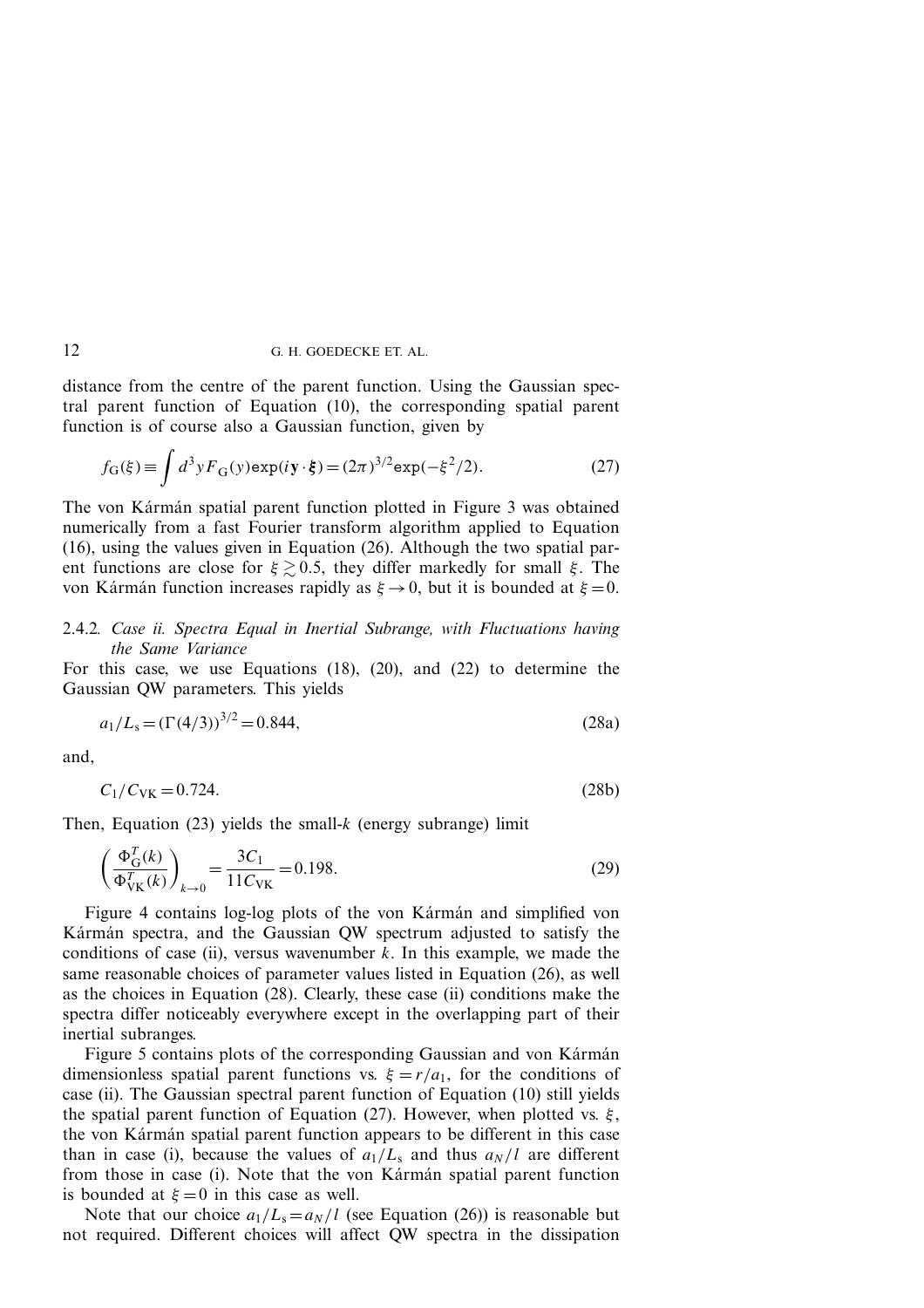

Figure 4. Comparison of QW Gaussian and von Kármán temperature spectra chosen to be equal in the inertial subrange, with fluctuations chosen to have the same variance.



*Figure 5.* Gaussian and von Kármán spatial parent functions for the conditions in Figure 4.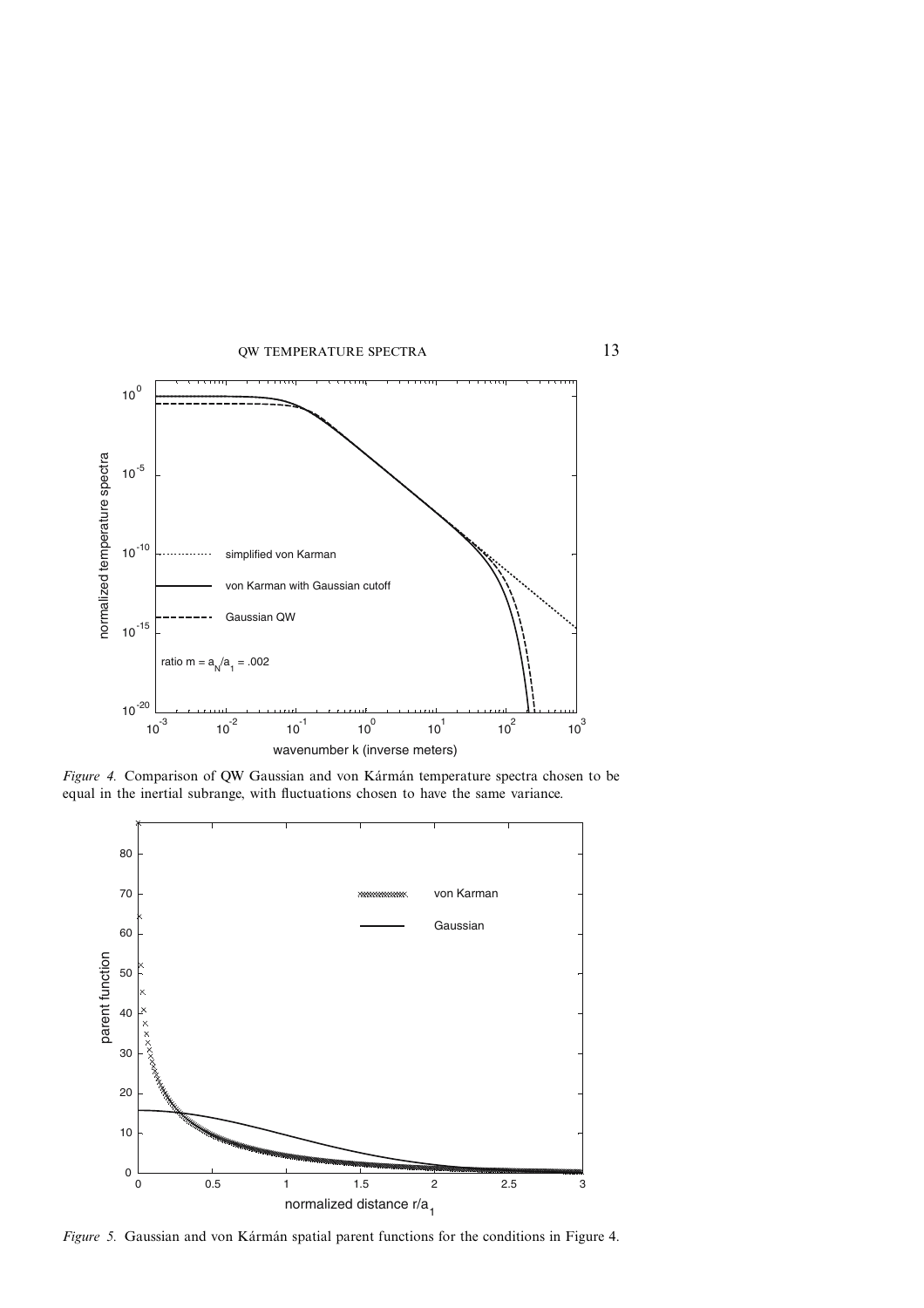subrange. For example, we could choose  $a_N/l$  to yield good agreement between the Gaussian QW and the von Kármán spectra in this subrange in Figure 4, but that would alter the good agreement between the two in this subrange in Figure 2. In this sense, then, the latter good agreement is merely an artefact of a fortuitous choice.

### 2.5. Kurtosis in the QW model

In this section, we calculate the kurtosis (normalized fourth moment) of a QW field. As an initial step, the variance (second moment) is calculated by a different method than was used earlier in the text, where the spectrum was integrated to determine the variance. We will require this alternative, more direct method to calculate the kurtosis. Substituting Equation (1) into Equation (3), squaring, and taking the ensemble mean, we have

$$
\left\langle \Delta T^2(\mathbf{r}) \right\rangle = \sum_{\alpha=1}^N \sum_{\beta=1}^N \Delta T_\alpha \Delta T_\beta \sum_{n=1}^{N_\alpha} \sum_{m=1}^{N_\beta} \left\langle h^{\alpha n} h^{\beta m} f\left(\frac{|\mathbf{r} - \mathbf{b}^{\alpha n}|}{a_\alpha}\right) f\left(\frac{|\mathbf{r} - \mathbf{b}^{\beta m}|}{a_\beta}\right) \right\rangle.
$$
\n(30)

Since the statistics are assumed homogeneous within the volume *V*, without loss of generality we may set  $r = 0$ . Furthermore, since the random sign factors and position vectors are independent random variables, the ensemble mean may be applied separately to functions of these variables:

$$
\sigma^{2} = \langle \Delta T^{2}(0) \rangle = \sum_{\alpha=1}^{N} \sum_{\beta=1}^{N} \Delta T_{\alpha} \Delta T_{\beta} \sum_{n=1}^{N_{\alpha}} \sum_{m=1}^{N_{\beta}} \langle h^{\alpha n} h^{\beta m} \rangle \langle f \left( \frac{b^{\alpha n}}{a_{\alpha}} \right) f \left( \frac{b^{\beta m}}{a_{\beta}} \right) \rangle.
$$
\n(31)

Now, applying Equation (2b), this reduces to

$$
\sigma^2 = \sum_{\alpha=1}^N \Delta T_\alpha^2 \sum_{n=1}^{N_\alpha} \left\langle f^2 \left( \frac{b^{\alpha n}}{a_\alpha} \right) \right\rangle.
$$
 (32)

Since the positions of the QWs are uniformly distributed over the volume *V*, the ensemble mean of  $f^2(b^{\alpha n}/a_\alpha)$  can be calculated by integrating the function over the volume and then dividing by  $V$ . The result is the same for each QW in a particular size class  $\alpha$ . Furthermore, assuming that even the largest QWs are small compared to the size of the volume *V* , we may change variables to  $\xi = b^{\alpha n}/a_{\alpha}$  and extend the limits of the integration to infinity. That is,

$$
\langle f^2(b^{\alpha n}/a_\alpha) \rangle = V^{-1} \int_V d^3b f^2(b/a_\alpha) = (a_\alpha^3/V) \int d^3\xi f^2(\xi), \tag{33}
$$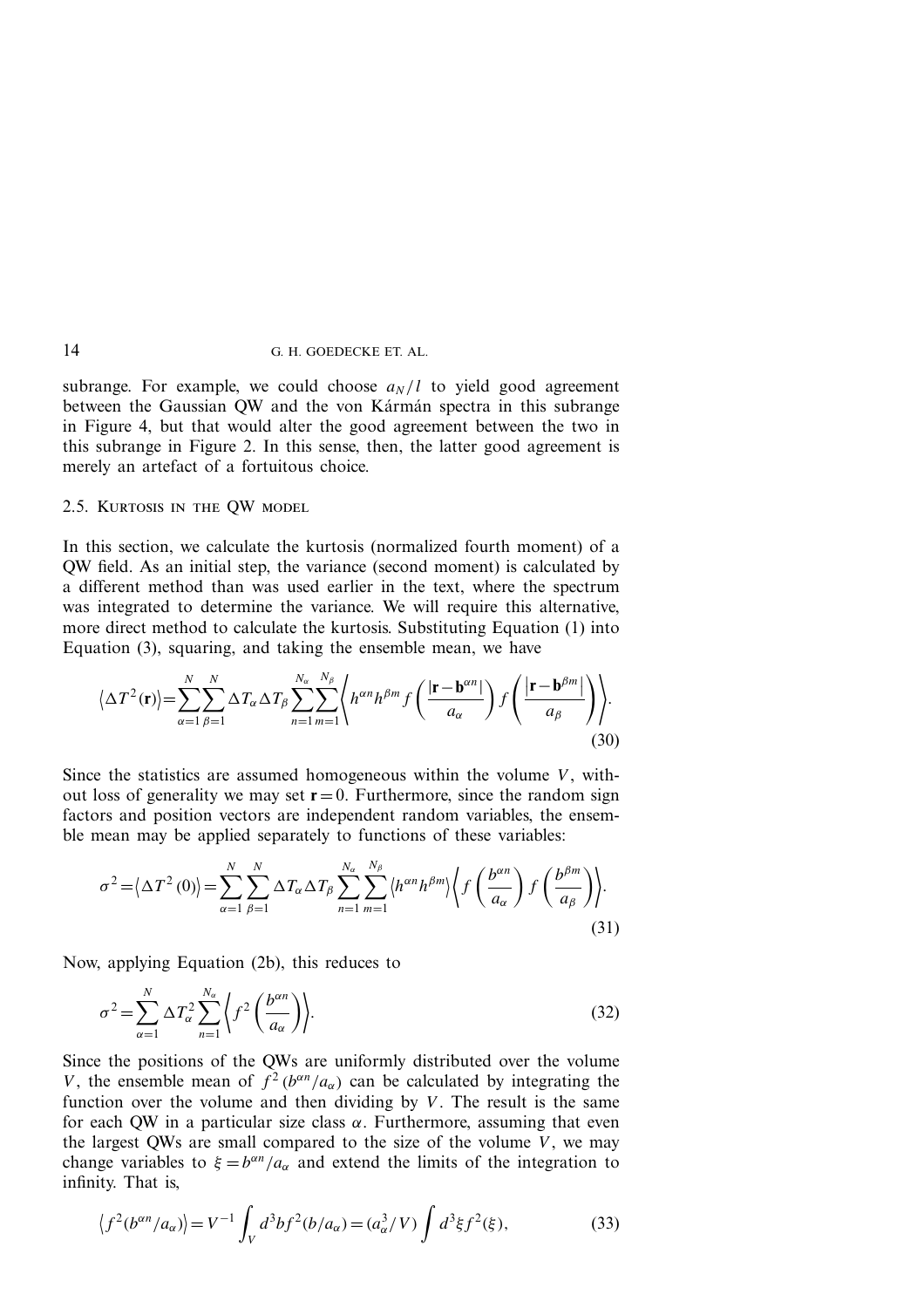where the three-dimensional integral over *ξ* extends to infinity. Using this in Equation (32) yields

$$
\sigma^2 = \sum_{\alpha=1}^N n_{\alpha} a_{\alpha}^3 \Delta T_{\alpha}^2 \int d^3 \xi f^2 (\xi) = (2\pi)^3 \sum_{\alpha=1}^N n_{\alpha} a_{\alpha}^3 \Delta T_{\alpha}^2 \int d^3 y F^2 (y). \tag{34}
$$

The second equality follows from Parseval's Theorem,  $\int d^3\xi f^2(\xi)$  =  $(2\pi)^3 \int d^3y F^2(y)$ . This result is the same as Equation (6), after integrating both sides of that equation over the 3D wavenumber space. Hence we have shown that this alternative procedure for calculating the variance is consistent with previous results in the text.

We can perform the summation in Equation (34) by applying the scaling relationships, Equations (7). The result is

$$
\sum_{\alpha=1}^{N} n_{\alpha} a_{\alpha}^{3} \Delta T_{\alpha}^{r} = \phi \Delta T_{1}^{r} \sum_{\alpha=1}^{N} e^{-r\mu(\alpha-1)/3} = \phi \Delta T_{1}^{r} \frac{1 - e^{-r\mu N/3}}{1 - e^{-r\mu/3}},
$$
(35)

where the last term follows from the sum of the geometric series in the second term. If  $\mu N \gg 1$ , the exponential term in the numerator may be neglected. Furthermore, if the spacing between the size classes is small  $(\mu \ll 1)$ , we may approximate  $1 - e^{-r\mu/3} \simeq r\mu/3$ . Under these conditions, which are typical, Equations (34) and (35) yield

$$
\sigma^2 \approx \frac{3\phi}{2\mu} \Delta T_1^2 \int d^3\xi f^2(\xi). \tag{36}
$$

For Gaussian QWs,  $f(\xi) = (2\pi)^{3/2} \exp(-\xi^2/2)$ , from which follows  $\int d^3 \xi f^2(\xi) = \pi^{3/2} (2\pi)^3$ . We thus have  $\sigma^2 \approx (3\phi/2\mu) \pi^{3/2} (2\pi)^3 \Delta T_1^2$ , in agreement with Equation (20).

Now let us turn to calculation of the fourth moment, which follows the same basic procedure as that for the second moment. Substituting Equation (1) into Equation (3), taking the fourth power and then the ensemble mean, and setting  $\mathbf{r}=0$ , we have

$$
\left\langle \Delta T^4 \right\rangle = \sum_{\alpha=1}^N \sum_{\beta=1}^N \sum_{\chi=1}^N \sum_{\gamma=1}^N \Delta T_\alpha \Delta T_\beta \Delta T_\chi \Delta T_\gamma S_{\alpha\beta\chi\gamma},\tag{37a}
$$

where

$$
S_{\alpha\beta\chi\gamma} = \sum_{n=1}^{N_{\alpha}} \sum_{m=1}^{N_{\beta}} \sum_{p=1}^{N_{\chi}} \sum_{q=1}^{N_{\gamma}} \langle h^{\alpha n} h^{\beta m} h^{\chi p} h^{\gamma q} \rangle \langle f(\xi^{\alpha n}) f(\xi^{\beta m}) f(\xi^{\chi p}) f(\xi^{\gamma q}) \rangle, \tag{37b}
$$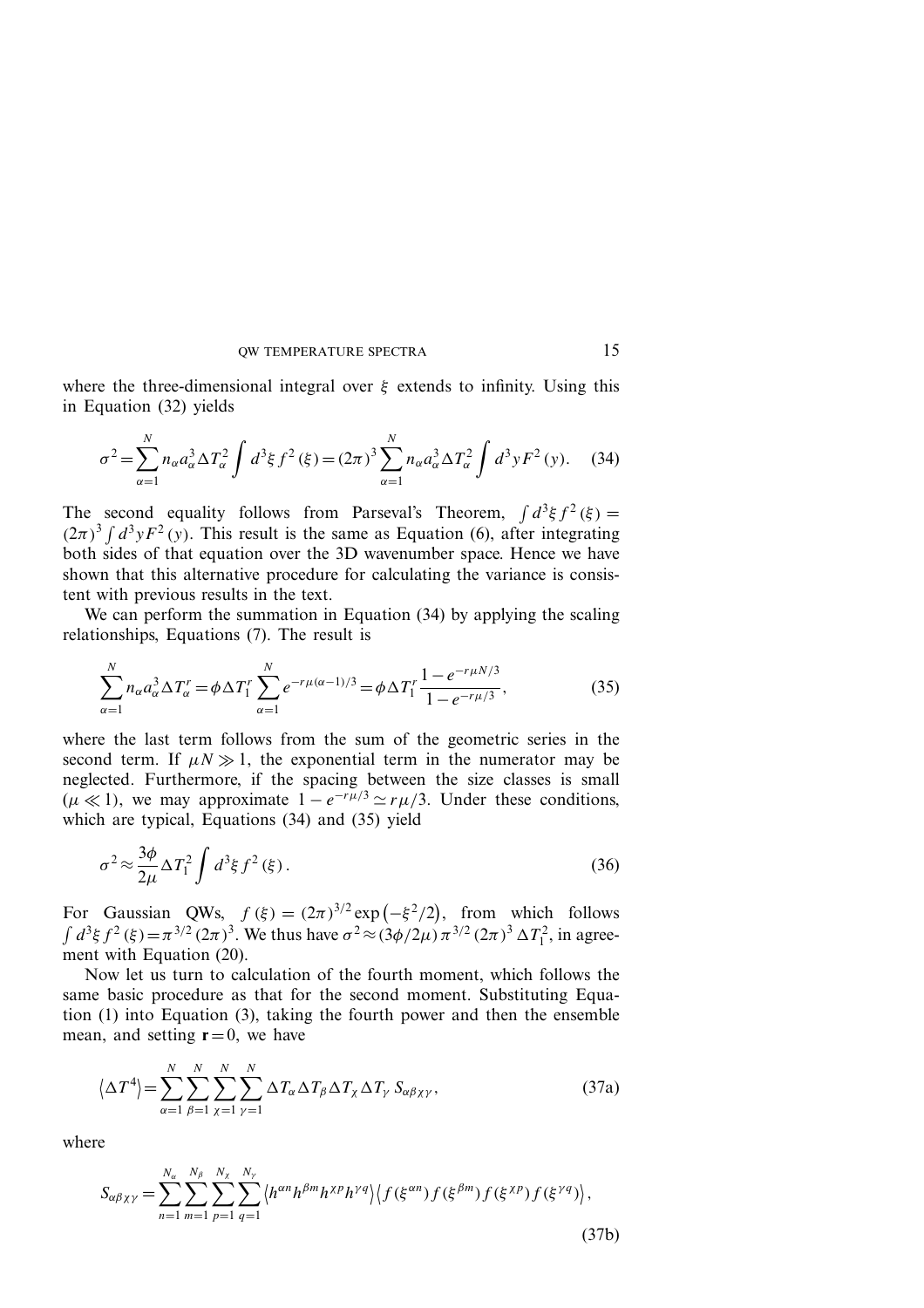and

$$
\xi^{\alpha n} = b^{\alpha n} / a_{\alpha}.\tag{37c}
$$

Since the signs of the QWs are independent and have zero mean, the quantity  $\langle h^{\alpha n}h^{\beta m}h^{\chi p}h^{\gamma q}\rangle$  is zero if any individual QW is represented just once [that is, if  $(\alpha, n)$ ,  $(\beta, m)$ ,  $(\chi, p)$ , or  $(\gamma, q)$  is unique]. The quantity  $\langle h^{\alpha n} h^{\beta m} h^{\chi p} h^{\gamma q} \rangle$  is non-zero, equal to unity, when two distinct QWs are each represented twice  $[(\alpha, n) = (\beta, m)$  and  $(\chi, p) = (\gamma, q)$ , but  $(\alpha, n) \neq (\chi, p)$ ;  $(\alpha, n) = (\chi, p)$  and  $(\beta, m) = (\gamma, q)$ , but  $(\alpha, n) \neq (\beta, m)$ ;  $(\alpha, n) = (\gamma, q)$  and  $(\beta, m) = (\chi, p)$ , but  $(\alpha, n) \neq (\beta, m)$ , or when one distinct QW is represented four times  $[(\alpha, n) = (\beta, m) = (\gamma, p) = (\gamma, q)]$ . We thus have

$$
\langle h^{\alpha n} h^{\beta m} h^{\gamma p} h^{\gamma q} \rangle = \delta_{\alpha \beta \chi \gamma} \delta_{nmpq} + \left( \delta_{\alpha \beta} \delta_{n m} \delta_{\chi \gamma} \delta_{p q} + \delta_{\alpha \chi} \delta_{n p} \delta_{\beta \gamma} \delta_{m q} + \delta_{\alpha \gamma} \delta_{n q} \delta_{\beta \chi} \delta_{m p} \right) \left( 1 - \delta_{\alpha \beta \chi \gamma} \delta_{nmpq} \right),
$$
\n(38)

where  $\delta_{nmpq} = 1$  if and only if  $n = m = p = q$ . (Note that summation over repeated indices is not implicit here.) Substituting into the earlier result, and keeping in mind that all three groupings representing two QWs repeated twice must be equal, we have

$$
\langle \Delta T^4 \rangle = \sum_{\alpha=1}^N \Delta T_\alpha^4 \sum_{n=1}^{N_\alpha} \langle f^4(\xi^{\alpha n}) \rangle
$$
  
+3 
$$
\sum_{\alpha=1}^N \sum_{\beta=1}^N \Delta T_\alpha^2 \Delta T_\beta^2 \sum_{n=1}^{N_\alpha} \sum_{m=1}^{N_\beta} (1 - \delta_{\alpha \beta} \delta_{nm}) \langle f^2(\xi^{\alpha n}) f^2(\xi^{\beta m}) \rangle, (39)
$$

where we used  $\delta_{nnnnm} = \delta_{nm}$ . Furthermore, we may set

$$
\langle f^2(\xi^{\alpha n}) f^2(\xi^{\beta m}) \rangle = \langle f^2(\xi^{\alpha n}) \rangle \langle f^2(\xi^{\beta m}) \rangle \tag{40}
$$

in the quadruple summation, since the QWs are mutually independent and the term  $(\alpha, n) = (\beta, m)$  is zero because of the presence of the  $(1 - \delta_{\alpha\beta}\delta_{nm})$ factor. Removing the term involving the Kronecker deltas from the quadruple summation, evaluating, and combining with the initial double summation, one has

$$
\langle \Delta T^4 \rangle = \sum_{\alpha=1}^N \Delta T_\alpha^4 \sum_{n=1}^{N_\alpha} \left[ \langle f^4(\xi^{\alpha n}) \rangle - 3 \langle f^2(\xi^{\alpha n}) \rangle^2 \right] + 3 \sum_{\alpha=1}^N \sum_{\beta=1}^N \Delta T_\alpha^2 \Delta T_\beta^2 \sum_{n=1}^{N_\alpha} \sum_{m=1}^{N_\beta} \langle f^2(\xi^{\alpha n}) \rangle \langle f^2(\xi^{\beta m}) \rangle.
$$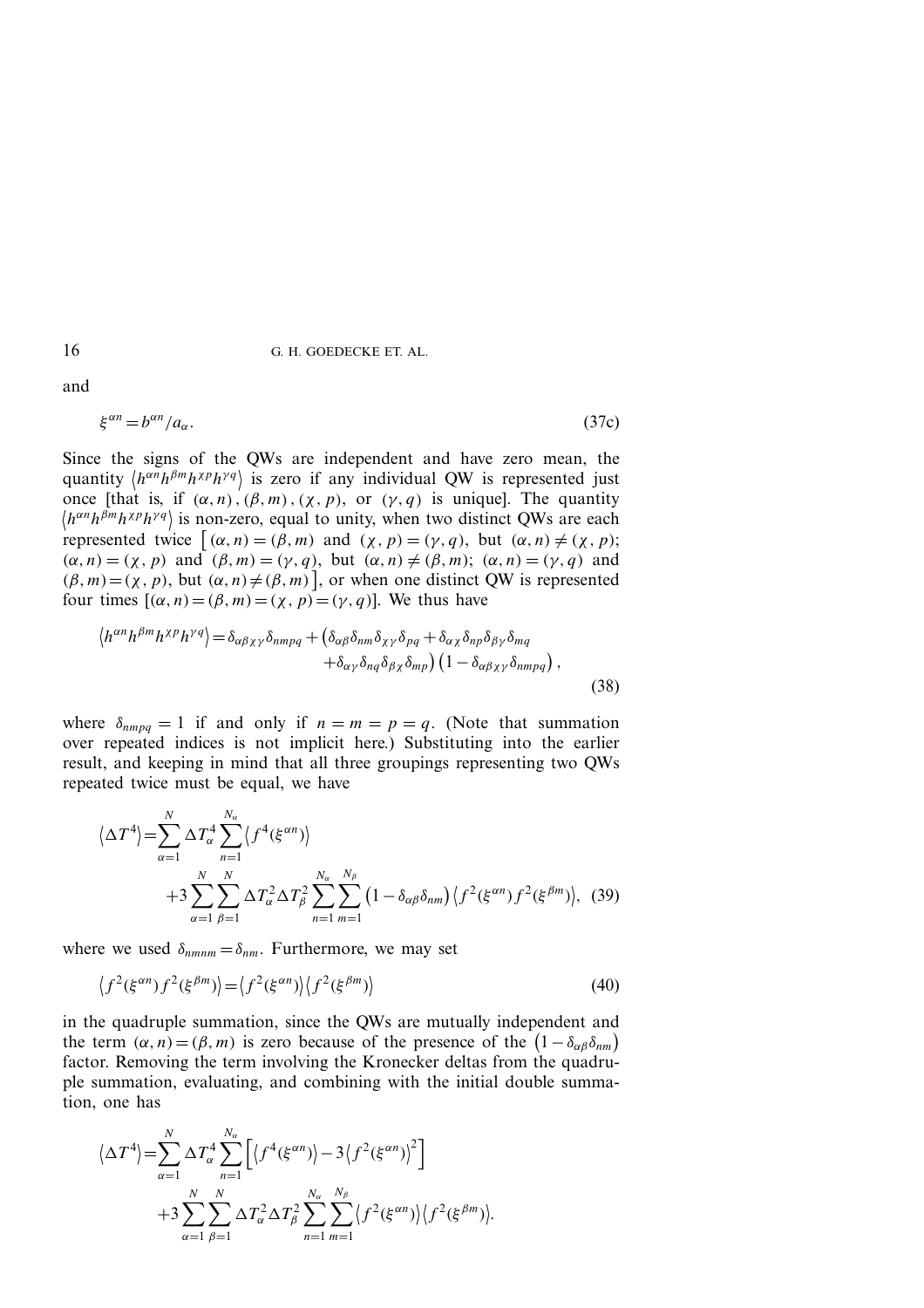Evaluating the ensemble averages and the sums over *n* and *m* by the same procedure applied to the calculation of the variance (see Equation (33)) yields

$$
\langle \Delta T^{4} \rangle = \sum_{\alpha=1}^{N} n_{\alpha} a_{\alpha}^{3} \Delta T_{\alpha}^{4} \int d^{3} \xi f^{4}(\xi) - 3 \sum_{\alpha=1}^{N} \frac{n_{\alpha} a_{\alpha}^{6}}{V} \Delta T_{\alpha}^{4} \left[ \int d^{3} \xi f^{2}(\xi) \right]^{2} + 3 \left[ \sum_{\alpha=1}^{N} n_{\alpha} a_{\alpha}^{3} \Delta T_{\alpha}^{2} \int d^{3} \xi f^{2}(\xi) \right]^{2}.
$$

The final summation within the square brackets is simply the variance. The middle summation should be much smaller than the first or third, since the volume *V* is chosen large enough that  $a^3_\alpha \ll V$  for all *α*. Hence we have for the kurtosis

$$
\frac{\langle \Delta T^4 \rangle}{\sigma^4} \simeq 3 + \frac{1}{\sigma^4} \sum_{\alpha=1}^N n_\alpha a_\alpha^3 \Delta T_\alpha^4 \int d^3 \xi f^4(\xi). \tag{41}
$$

Using Equation (35) to calculate the sum, we have

$$
\frac{\langle \Delta T^4 \rangle}{\sigma^4} = 3 + \frac{1}{\phi} \left[ \frac{1 - e^{-4\mu N/3}}{1 - e^{-4\mu/3}} \int d^3 \xi f^4(\xi) \right] \left[ \frac{1 - e^{-2\mu N/3}}{1 - e^{-2\mu/3}} \int d^3 \xi f^2(\xi) \right]^{-2}.
$$
\n(42)

Applying the approximations  $\mu N \gg 1$  and  $\mu \ll 1$ , this becomes

$$
\frac{\langle \Delta T^4 \rangle}{\sigma^4} \approx 3 + \frac{\mu}{3\phi} \left[ \int d^3 \xi f^4(\xi) \right] \left[ \int d^3 \xi f^2(\xi) \right]^{-2} . \tag{43}
$$

When the ratio  $\phi/\mu$  is large, the QWs are densely packed and the kurtosis is close to the value of 3 that is achieved with Gaussian statistics. When this ratio is small, the QWs are sparse and the kurtosis exceeds 3.

For a Gaussian QW,  $\int d^3\xi f^4(\xi) = (\pi/2)^{3/2} (2\pi)^6$ . Hence

$$
\frac{\langle \Delta T^4 \rangle}{\sigma^4} = 3 + \frac{1}{(2\pi)^{3/2} \phi} \left[ \frac{1 - e^{-4\mu N/3}}{1 - e^{-4\mu/3}} \right] \left[ \frac{1 - e^{-2\mu N/3}}{1 - e^{-2\mu/3}} \right]^{-2} \approx 3 + \frac{\mu}{3 \left( 2\pi \right)^{3/2} \phi},\tag{44}
$$

where again the approximation is valid for  $\mu N \gg 1$  and  $\mu \ll 1$ .

Figure 6 plots the kurtosis vs. the packing fraction  $\phi$ , as given by the exact form of Equation (44), for three sample choices of  $\mu$ , namely,  $\mu =$ 0*.*6931, 0.1733, and 0.0433, which according to Equation (7) correspond to  $a_{\alpha}/a_{\alpha+1} = 2$ , 2<sup>1/4</sup>, and 2<sup>1/16</sup>, respectively. In each case, *N*, the number of size classes, was chosen such that  $a_1/a_N = 2^{10} = 1024$ , so  $N = 1 + 10\ln 2/\mu$ ,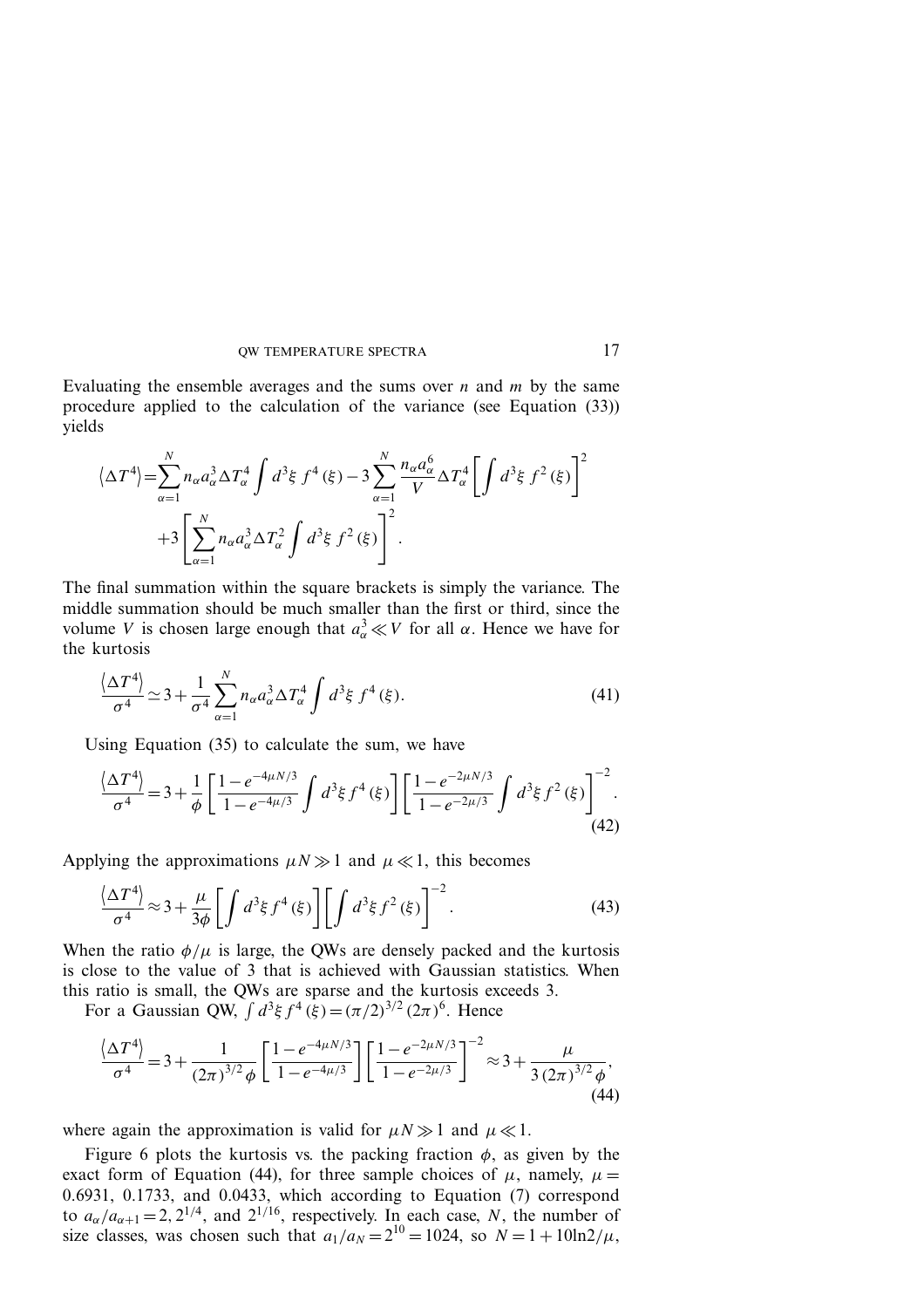

*Figure 6.* QW model kurtosis vs. packing fraction for three different size distributions.

or  $N = 11$ , 41, and 161, respectively. Note that  $\mu N = 7.931$  in all cases, large enough to neglect the exponentials in the numerators of each factor in Equation (44). We see that when there is a large spacing between the size classes, e.g.  $a_{\alpha}/a_{\alpha+1} = 2$ , the packing fraction must be close to unity to obtain a kurtosis near 3. A nearly continuous range of sizes, e.g.  $a_{\alpha}/a_{\alpha+1} = 2^{1/16}$ , allows this for a much smaller packing fraction.

### 2.6. Example visualizations

In this subsection, we present visualizations of several turbulent temperature fluctuation fields that have been synthesized by the QW method. Figures 7–9 are grey-scale plots of fields obtained with Gaussian QWs, for three different choices of the parameter set  $[\mu, \phi, N]$ , as indicated in the figure captions. The QWs were randomly positioned inside a rectangular volume *V* having dimensions 150 m by 150 m by 50 m. The visualizations show a 100 m by 100 m cross-section in the  $x-y$  plane through the volume *V*, at  $z = 25$  m. (A 25-m) buffer on each side of this cross-section mitigates edge effects that otherwise would result from missing large QWs that are partly inside *V* but whose centres lie outside of *V*.) In each case, the largest QW size is  $a_1 = 50$  m. QWs with size less than 0.5 m are not generated, since they would not be visible at the resolution of the visualizations.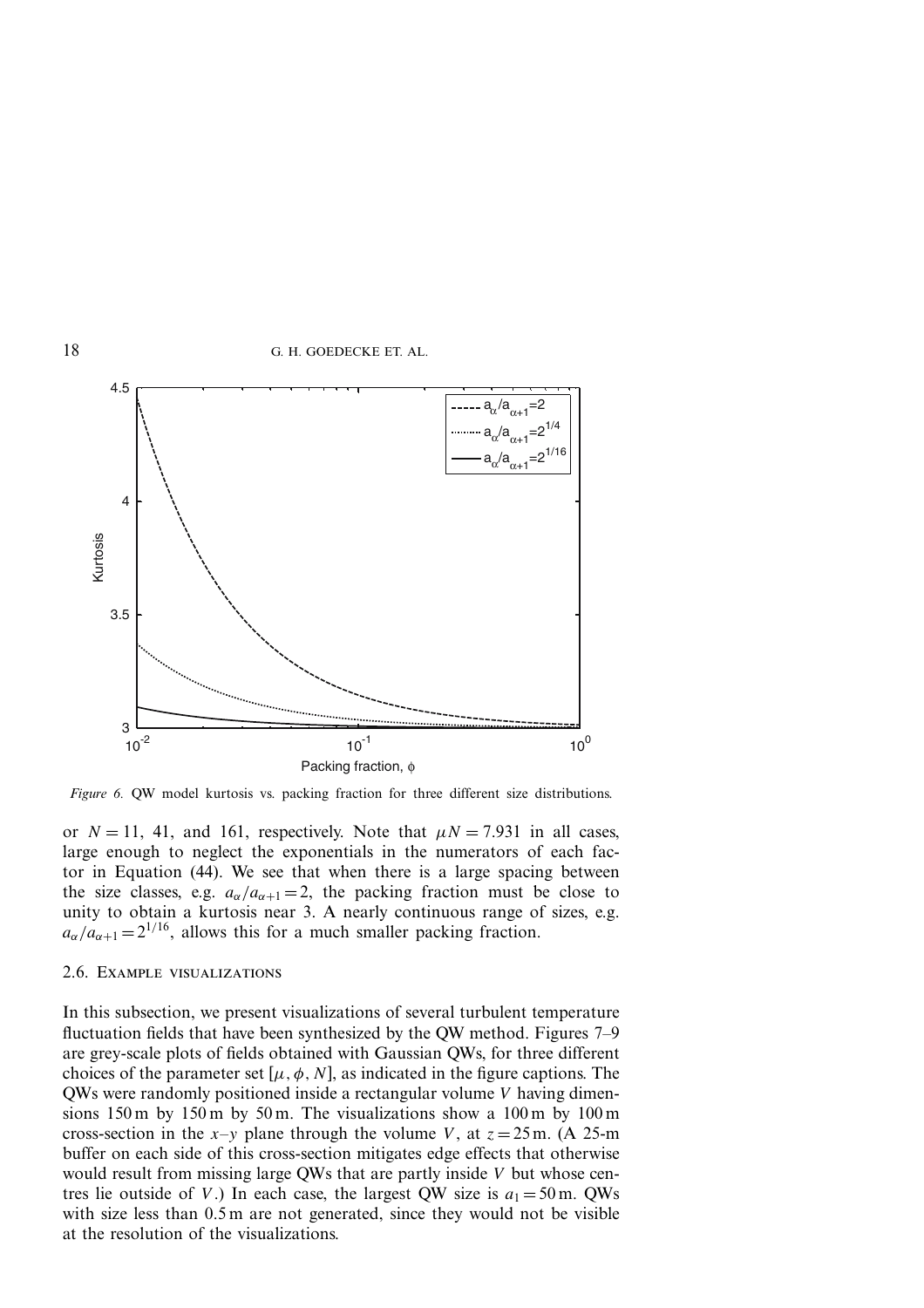

*Figure 7.* Visualization of a QW simulation of turbulent temperature fluctuations in two dimensions, with parameters  $\mu = 0.693$ ,  $\phi = 1$ , kurtosis = 3.01, and *N* = 7.



*Figure 8.* Visualization of a QW simulation of turbulent temperature fluctuations in two dimensions, with parameters  $\mu = 0.693$ ,  $\phi = 0.01$ , kurtosis = 4.47, and *N* = 7.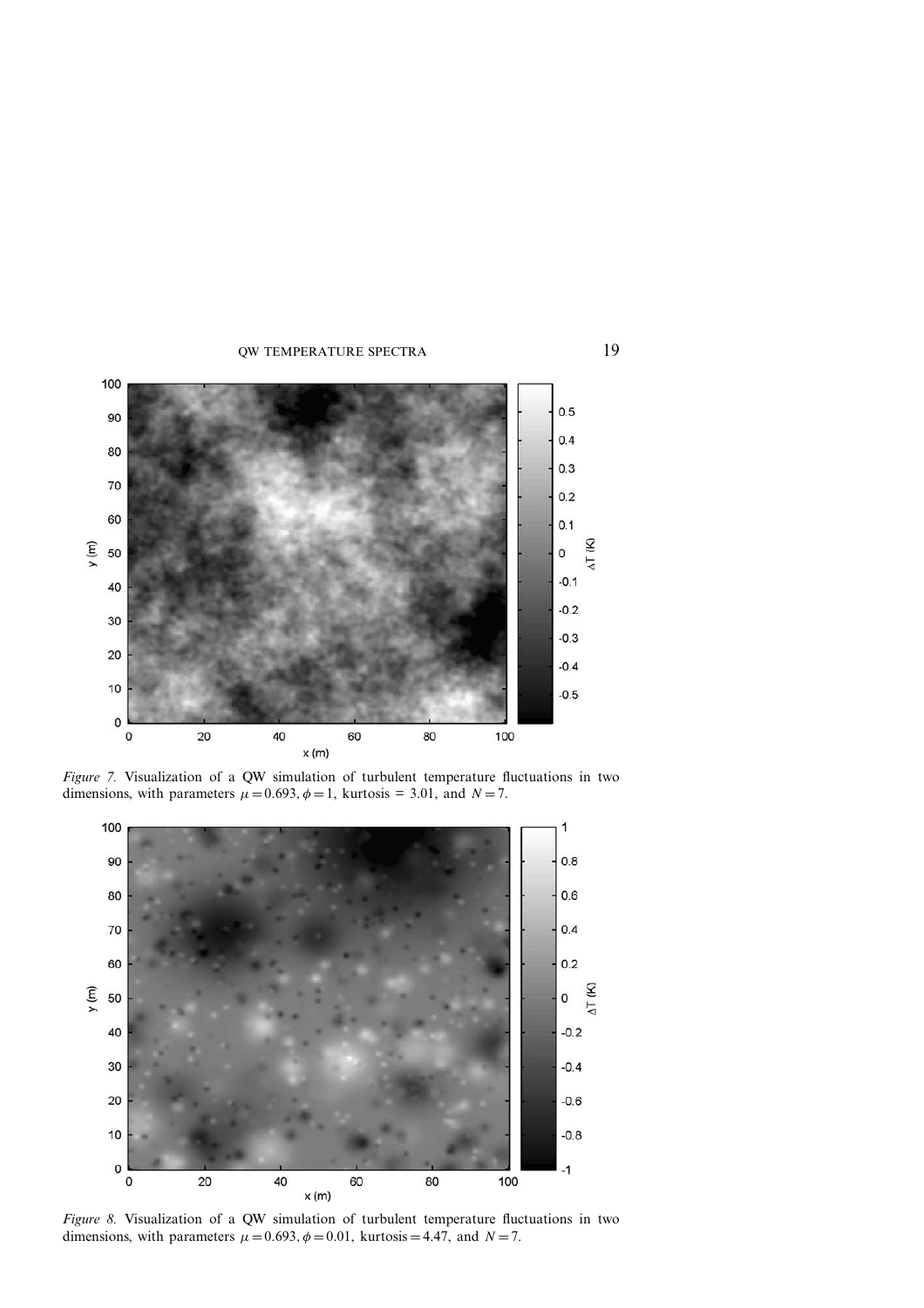

*Figure 9.* Visualization of a QW simulation of turbulent temperature fluctuations in two dimensions, with parameters  $\mu = 0.0433$ ,  $\phi = 0.0625$ , kurtosis = 3.01, and  $N = 107$ .

The constant  $C_1$  [see Equations (9–11)] was chosen to be  $8.82 \times 10^5$  m<sup>3</sup> K<sup>2</sup>, which corresponds to a QW temperature amplitude  $\Delta T_1 = 0.14$  K in Figures 7 and 9, and  $\Delta T_1 = 1.4$  K in Figure 8. The plots are obtained by subdividing the visualization plane into a fine mesh of squares of area  $\Delta A = 0.5$  m by 0.5 m, and then, after all the QWs have been chosen and positioned, evaluating the double sum in Equation (3) at the centre point of each square.

One noteworthy feature of these QW simulations is the realistic appearance of the simulated fields exhibited by Figures 7 and 9. Note that Figure 7 results from a large packing fraction,  $\phi = 1$ , and a quite discontinuous set of sizes,  $a_{\alpha}/a_{\alpha+1} = 2(\mu = 0.693)$ , while Figure 9 results from a small packing fraction,  $\phi = 0.0625$ , and a nearly continuous set of sizes,  $a_{\alpha}/a_{\alpha+1} =$  $2^{1/16}$ ( $\mu$  = 0.0433). However, these two cases were chosen to have the same value of the kurtosis, 3.01.

Another noteworthy feature is exhibited by Figure 8, namely, the unrealistic appearance of the simulated turbulent field in this case. Since Figure 8 results from a small packing fraction,  $\phi = 0.01$ , as well as the same discontinuous set of sizes used for Figure 7,  $a_{\alpha}/a_{\alpha+1} = 2(\mu = 0.693)$ , this appearance is not surprising. Note that this case has a kurtosis value of 4.47.

#### **3. Discussion**

In this paper, we used a very simple QW model of turbulent temperature fluctuations: it employs spherically symmetric spectral parent functions that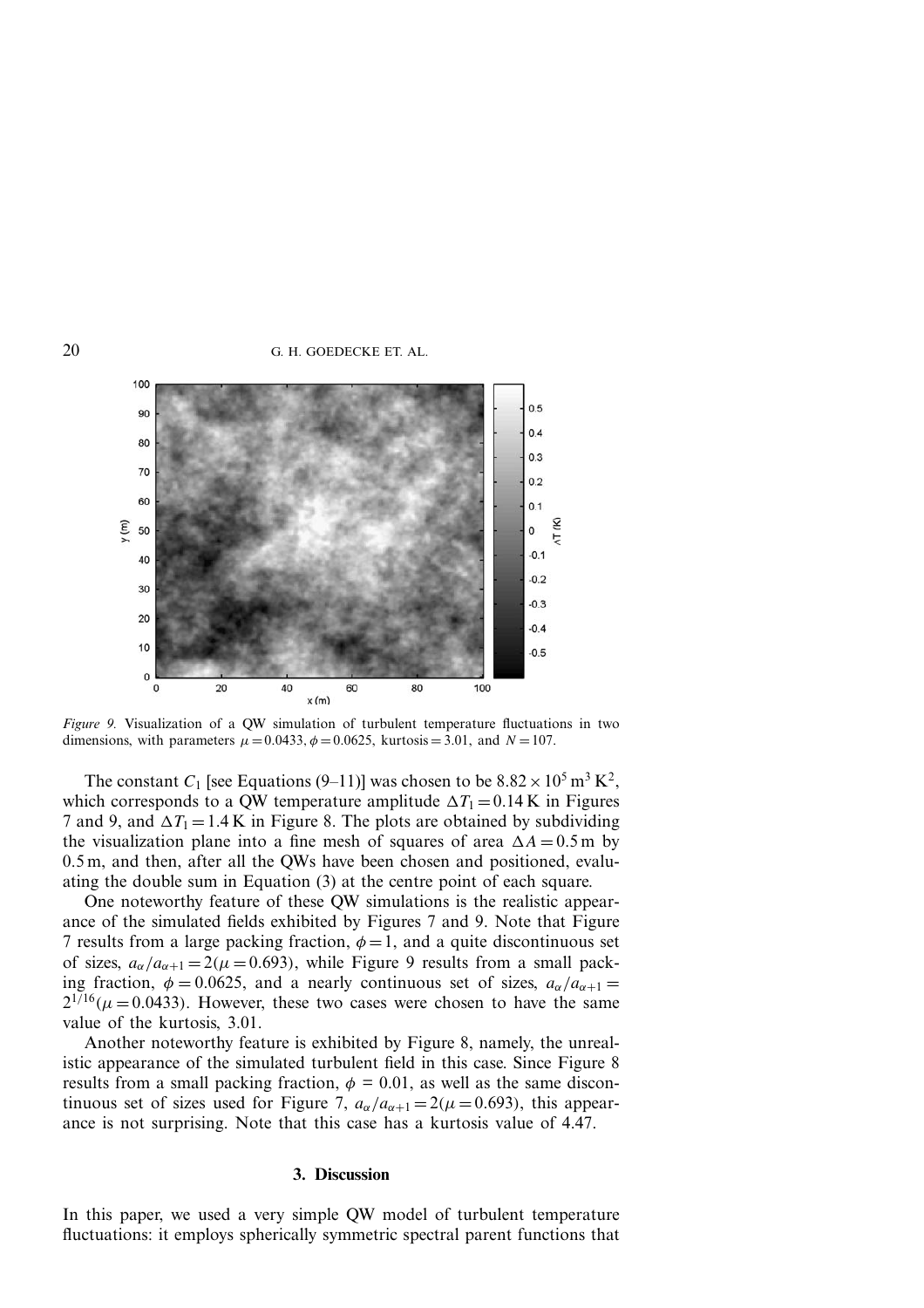are positive-valued at  $k = 0$ , uniformly random locations of the QWs in the volume containing the turbulence, and no correlations among the signs of the temperature fluctuations of different QWs. The model also uses the scaling relations of Equation (7), which are not unique. They were chosen by Goedecke and Auvermann (1997) as perhaps the simplest ones that agree with the Kolmogorov energy transfer model of fully developed turbulence and also yield the correct Kolmogorov behaviour of temperature and velocity spectra in the inertial subrange. Alternatives were discussed briefly in that paper, but they have not yet been pursued.

In Section 2, we accomplished the main goals stated in the Introduction. First, in Section 2.3 we showed that this simplest QW model can reproduce any given spectrum of isotropic homogeneous temperature fluctuations quite accurately. In particular, the matching condition of Equation (12) determines a QW spectral parent function that would reproduce such a given spectrum exactly, at all wavenumbers, if it were inserted into Equation (9). However, Equation (12) appears difficult to solve. We noted that, for typical ratios of the smallest to the largest QW sizes, the second term on the right-hand side of Equation (12) is negligible for wavenumbers smaller than those in the dissipation range. Since the given spectral behaviour in that range is generally neither accurate nor important to our applications, we dropped that second term. The resulting Equation (13) then yields a spectral parent function that reproduces almost any given isotropic spectrum virtually exactly in the energy, transition, and inertial subranges. We treated the von Kármán spectrum as an example of a given spectrum, and solved Equation  $(13)$  for the von Kármán spectral parent function (Equation (15)). We also obtained an integral expression for the corresponding spatial parent function (Equation (16)).

Second, in Section 2.4 we showed that, if we use any localized QW parent function (other than the one given by Equations (12) or (13)) in this simplest QW model, the resulting spectrum could be matched exactly to a given isotropic spectrum in both the inertial and the energy subranges, but matched only approximately in the energy-to-inertial transition subrange. Actually, we showed this only by example, using a Gaussian QW parent function and the von Karman spectrum as the given one, but the generalization is obvious by observation of Equation (9). In the example, the mismatch in the transition subrange led to substantial disagreement between the variances of the two fluctuations. We also showed that, if we required the Gaussian QW fluctuations to have the same variance as the von Kármán fluctuations, then the spectra would differ noticeably everywhere except in the inertial subrange, where of course we required them to be the same.

Third, in Section 2.5 we derived analytic expressions for the kurtosis of a QW representation in terms of the QW model parameters  $\phi$ , the packing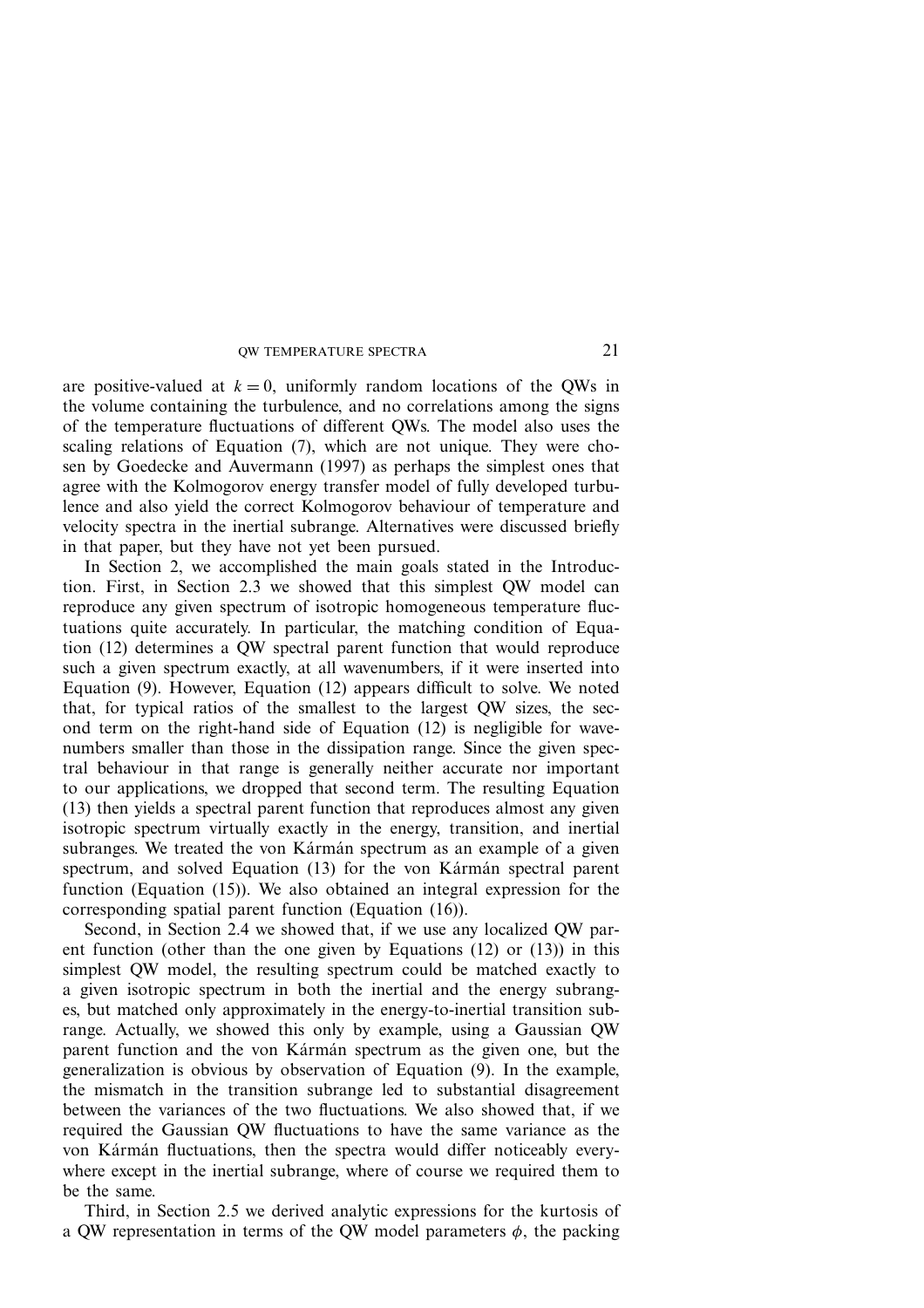fraction, and  $\mu$ , the natural logarithm of the ratio of adjacent QW sizes (see Equations (7)). We showed that the kurtosis differs appreciably from the value 3 only if the ratio  $\phi/\mu$  is small.

Fourth, in Section 2.6 we provided grey-scale visualizations of several two-dimensional QW model simulations, for different choices of  $\phi$  and  $\mu$ . These visualizations revealed that a large kurtosis does not seem to produce a realistic appearance of the model turbulent field, while a kurtosis near the limiting value of 3 does. This possible connection between values of the kurtosis and the visual appearance of the simulated turbulent fields needs to be investigated in further study.

Generalizations of the simple QW model used herein would be necessary if measured spectra do not have the isotropic translation-invariant behaviour assumed above. For example, anisotropic inhomogeneous fluctuations could not be represented by spherically symmetric QWs, nor could the QWs be uniformly distributed in space. QW representations of inhomogeneity and intermittency would require changes in the model, such as spatially dependent parameters and scale-dependent packing fractions. For another example, suppose a measured isotropic spectrum is not constant in the energy subrange. Then its QW model might have to include more complicated parent functions, or correlations among the signs of the QWs, or volume scale effects, or some other changes that could accommodate the observed energy subrange behaviour. These kinds of modifications remain to be investigated in future work.

### **Acknowledgements**

This material is partly based on work supported by the U.S. Army Research Office under contracts DAAG19-01-1-0640 and DAAD19-03-1-0104.

#### **References**

- Boulanger, P., Raspet, R., and Bass, H. E.: 1995, 'Sonic Boom Propagation through a Realistic Turbulent Atmosphere', *J. Acoust. Soc. Amer*. **98**, 3412–3417.
- De Wolf, D. A.: 1993, 'A Random Motion Model of Fluctuations in a Nearly Transparent Medium', *Radio Sci.* **18**, 138–142.
- Fung, J. C. H., Hunt, J. C. R., Malik, N. A., and Perkins, R. J.: 1992, 'Kinematic Simulation of Homogeneous Turbulence by Unsteady Random Fourier Modes', *J. Fluid Mech.* **236**, 231–318.
- Goedecke, G. H. and Auvermann, H. J.: 1997, 'Acoustic Scattering by Atmospheric Turbules', *J. Acoust. Soc. Amer.* **102**, 759–771.
- Goedecke, G. H., Wood, R. C., Auvermann, H. J., Ostashev, V. E., Havelock, D. I., and Ting, C.: 2001a, 'Spectral Broadening of Sound Scattered by Advecting Atmospheric Turbulence', *J. Acoust. Soc. Amer.* **109**, 1923–1934.